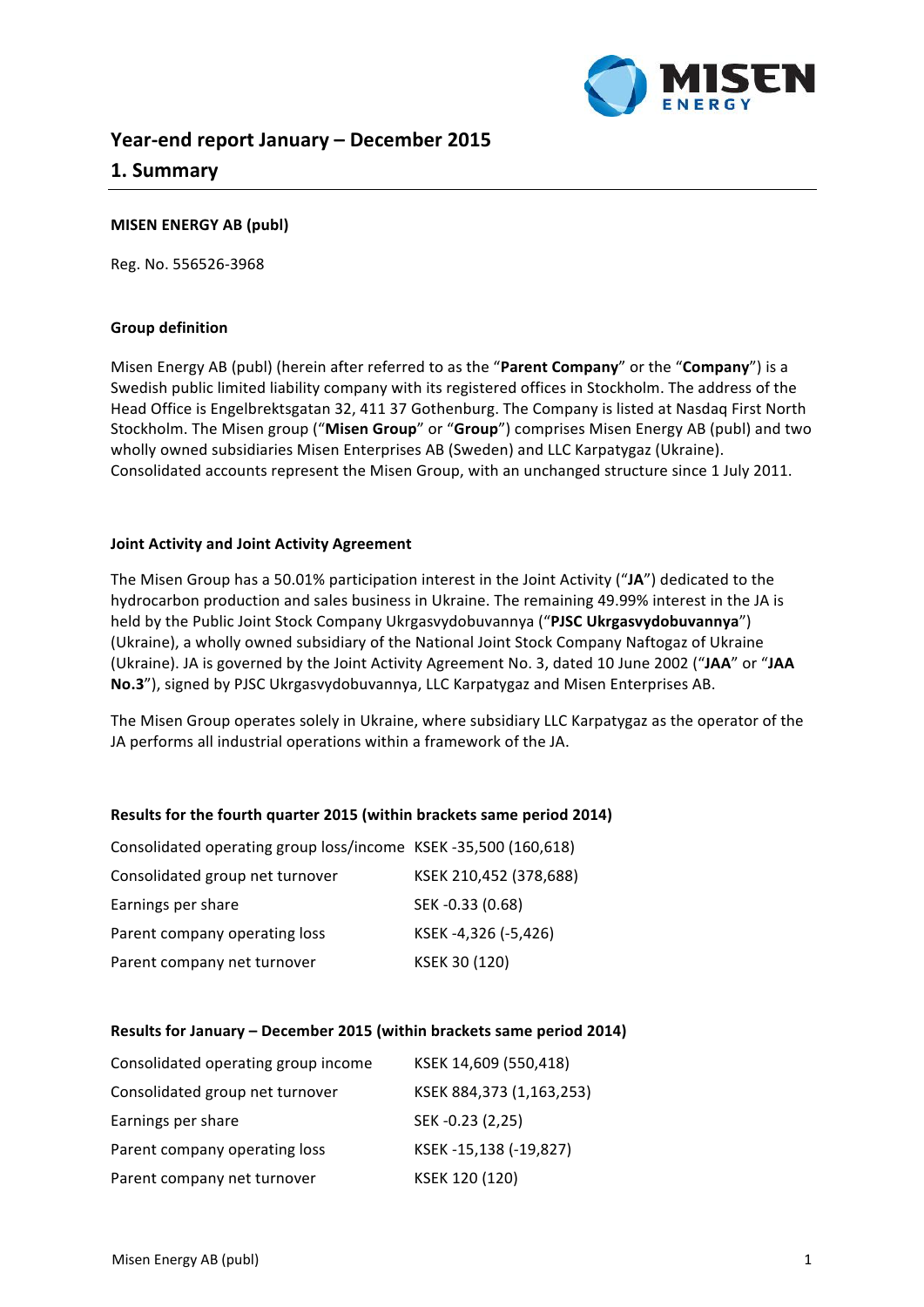# **Gas balance situation**

The Misen Group led JA was operating without issues in regards to the gas balancing process during the Q4 2015. All of the natural gas produced in January through December 2015 has been sold and inventories of unsold produce as of the end of December 2015 constituted a zero balance.

Management understands that the gas balancing process in Ukraine is based on monthly cycles of revisions and revaluations; hence, an uncertainty remains as to the stability and continuity of it. By assessing the fact that the JA had no issues with the gas balance for more than a vear, including Q4 2015, the management concludes that formally the JA has been included into the gas balance during twelve months of 2015 and there are no signs for this pattern to change for the upcoming period.

# Group financial situation and going concern

In July 2015 JA breached the obligation to pay off KUSD 2,240 (KSEK 18,858) out of KUSD 12,250 (KSEK 103,128) to Sberbank Russia. In August 2015 JA breached the obligation to pay off additional KUSD 10,010 (KSEK 84,270) out of KUSD 12,250 (KSEK 103,128). At the same time, JA reached an agreement with Sberbank Russia to restructure the loan based on the new loan repayment terms. However, the restructuring agreement has not been signed as of the end of December 2015 since the consent was not reached between JAA participants. Sberbank Russia has legal grounds to charge fines from JA in the amount of KUAH 52,163 (KSEK 20,171). The fines are represented in the Misen Group financial statement in the amount of KSEK 10,086 as financial expenses.

Currently, the parties to JAA approved the restructuring terms and the signing of the contract is expected in the nearest future.

In August 2015, Sberbank Leasing filed suit against JA with respect to contracts, which represent leaseback transaction. According to the claim, JA had not delivered equipment in time under the sales-purchase agreement and, therefore, Sberbank Leasing had legal basis to sue JA for non-fulfilment of contract conditions. However, JA considers the non-delivery of equipment as legally grounded action of retention of equipment since Sberbank Leasing did not fulfill all its obligations under the contract (payment of the total value of goods) by the time the contract came into force.

Based on the experience in similar cases, JA's management expects the positive court ruling. Due to this, no provision has been made in financial statements.

Taking into consideration the facts outlined above and the fact that JA has stable production and positive cash flows, the board and management believe that JA has sufficient liquidity to cover outstanding obligations to its counterparties. Management and the board will monitor the situation and will report on further developments.

# **Financing of the Company's Swedish operations**

The Company continued borrowing from the shareholder TCT Holding AB during Q4 2015. During Q4 the Company borrowed KUSD 465 (KSEK 3,943) all of it was directed towards financing of the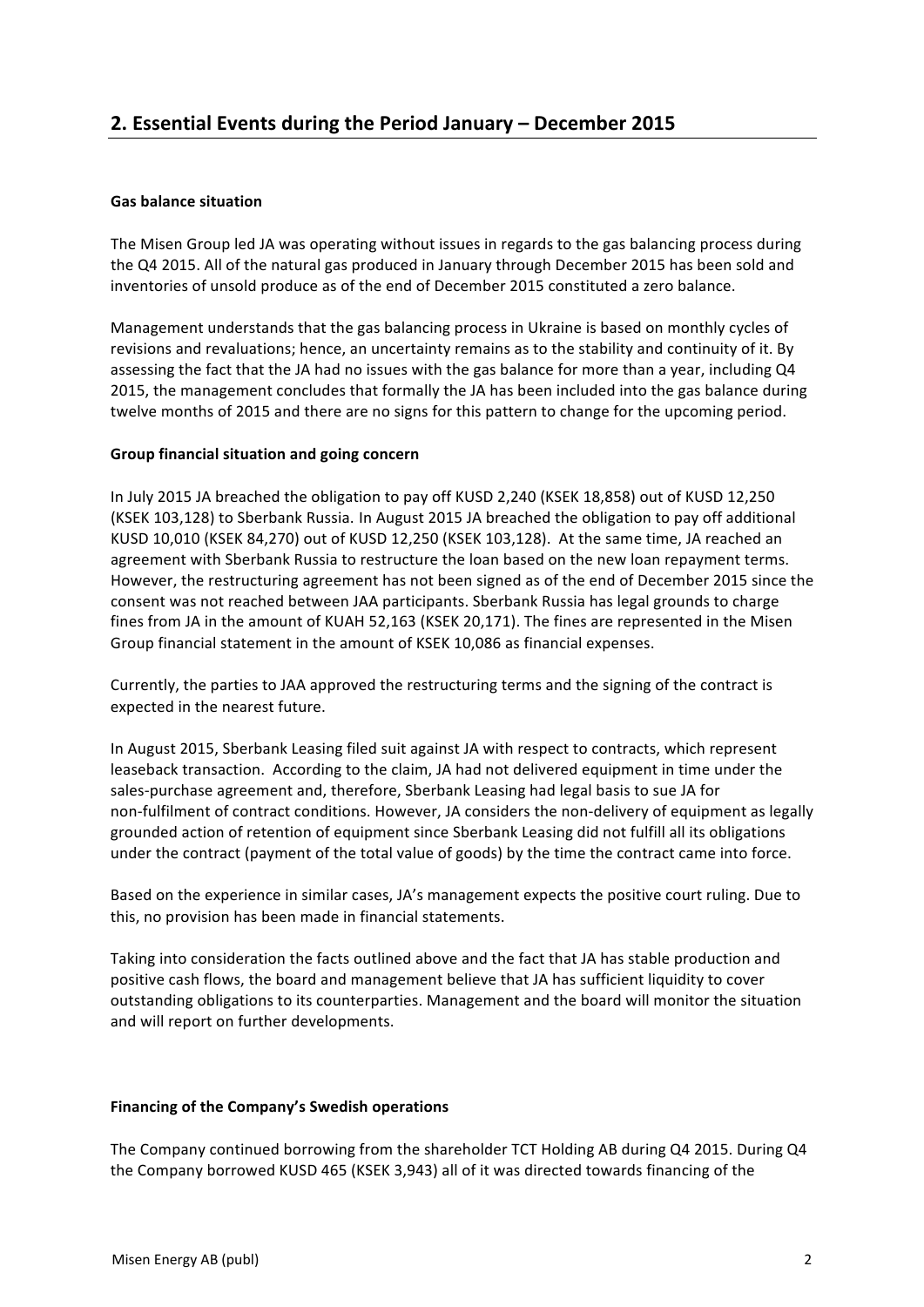Company's Swedish operations. There was no financing received from the Dutch financing fund (Stichting Bewaarder Pluribus Optimum Fund), during Q4 2015.

Currently, the Company needs financing of it operations for 2016 and negotiations with the potential finance providers are taking place. Please refer to the section Essential events after end of the fourth quarter 2015 for details.

# **Write-down of shares in subsidiary Misen Enterprises**

Due to increased subsoil use charge up to 70% and historically low natural gas prices the Company included in the financial items of the Parent Company a write down of the shares of the subsidiary Misen Enterprises AB which is the owner of 50% in the JA. The write down has been calculated using the discounted cash-flow method and based on the assumption that the sub-soil charge will remain on 70% for the lifetime of the JA. The weighted average cost of capital (WACC) for the calculation used is 19,9% after tax in UAH. For more information see section 3. Results – the Misen Group and the Company.

# **Operations of Khrestyshchenska BCS**

In September 2015 JA commissioned Khrestyshchenska booster compressor station ("BCS"). This BCS is one of the biggest stations in Ukraine; it facilitates extraction of up to 25% of total domestic natural gas production.

However, since commissioning of the Khrestyshchenska BCS JA has a disagreement with the stateowned party PJSC Ukrgasvydobuvannya as for the distribution of incremental production. According to applied methodology, the production of Khrestyshchenska BCS did not exceed the base line, thus, resulting in zero incremental extraction volumes. Due to this, JA was forced to use part of produced gas to cover the technical needs of Khrestyshchenska BCS operations. Monthly volumes of technical gas amounted up to 9 million cubic meters ("mmcm"). During September-December 2015 Misen Group incurred losses of KSEK 46,150, which are represented in accounts as other operating costs.

Currently, constructive negotiations are taking place between JA parties and temporary agreement has been reached. For details, please, refer to the section Essential events after end of the fourth quarter 2015.

#### **Subsoil use charge**

Starting July 2015, the subsoil use charge for the JAs was increased to 70%. This was done in accordance with the laws adopted by Ukraine during 2014.

The subsoil use charge is payable at the time of production and delivery of gas into the gas transportation system. During 2015 the basis price for subsoil use charge calculation was established by the Energy and Utilities National Regulatory Commission, which was historically higher than average import price and JA's natural gas sales prices.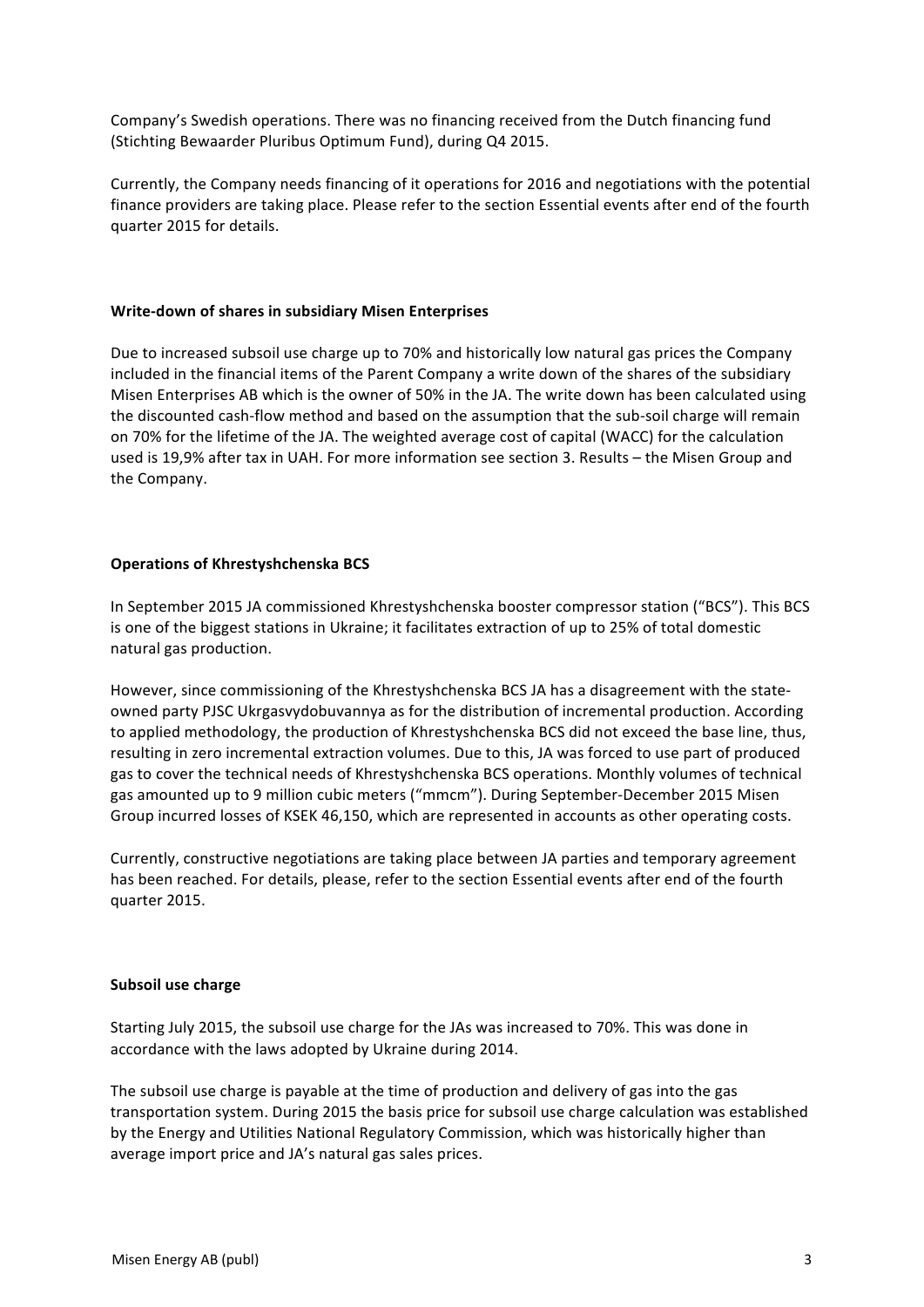The Misen Group's twelve months 2015 result was affected by the abovementioned facts. These facts had a negative impact on the Company's 2015 year results and will have a negative effect on the implementation of the JA investment program.

In November 2015 the Ukrainian parliament adopted Law of Ukraine on Amendments to Tax Code of Ukraine, which was later signed by the President of Ukraine in December 2015. The Law has come into force starting from January 1, 2016. The amendments establish average import price as the basis price for subsoil use charge calculation. Historically the average import price was equal or lower than the natural gas sales price of JA. This new methodology of subsoil use charge calculation will have positive impact on the JA's results.

# **Tax payments in Ukraine**

Despite difficult situation with the increased subsoil use charge, the Misen led JA continued paying all taxes to Ukrainian tax authorities. Since 2011, the JA has contributed to Ukraine KUAH 7,970,450 (adjusted KSEK 4,204,282) in taxes. During January – December 2015 alone, the JA paid KUAH 4,213,217 (adjusted KSEK 1,629,251).

# **Currency fluctuations and inflation**

In Q4 2015, Ukrainian currency has remained relatively stable in its value in relation to SEK. Main contributors were the provision of loan from the International Monetary Fund and, as a result, growth in international reserves. Still, the net effect on Ukrainian currency versus SEK remains negative during twelve months 2015. This had a corresponding effect on the Group's operations and net assets and is represented in accounts. During twelve months 2015, the rate for UAH towards SEK has decreased from 0.4844 on 31 December 2014 to 0.3468 on 31 December 2015, or by -28,4%. Since the Misen Group's operations and net assets are almost entirely located in Ukraine this has caused a negative effect on the Group's equity, decreasing it by KSEK 199,037.

To constrain further devaluation of Hryvnia the National Bank of Ukraine has imposed a number of restrictions on operations with foreign currency including: a temporary ban on payment of dividends in foreign currency; a temporary ban on early repayment of debts to non-residents; mandatory sale of 75% of revenue in foreign currency and other restrictions on cash and non-cash operations. The National bank of Ukraine prolonged these restrictions several times during 2015 and the current restrictions are effective until 4 March 2016.

Devaluation of the national currency created pressure on consumer price index. The official inflation rate in Ukraine for 2015 reached 43.3%.

On 11 March 2015 the IMF Executive Board approved a four-year Extended Fund Facility ("EFF") program for Ukraine exceeding USD 17 billion. During 2015 Ukraine obtained first and second tranches in accordance with the program in the amount of USD 5 billion and USD 1.7 billion, respectively. In October 2015, Ukraine reached an agreement with the majority of its creditors for restructuring of part of the national external debt in the amount of USD 15 billion. The restructuring pushes out maturities of restructured debt to 2019-2027, fixing annual interest rate at the level of 7.75% and includes exchange of 20% of the debt into GDP warrants at par value of USD 2.9 billion. There remains a significant portion of debt for which a restructuring has not been agreed to.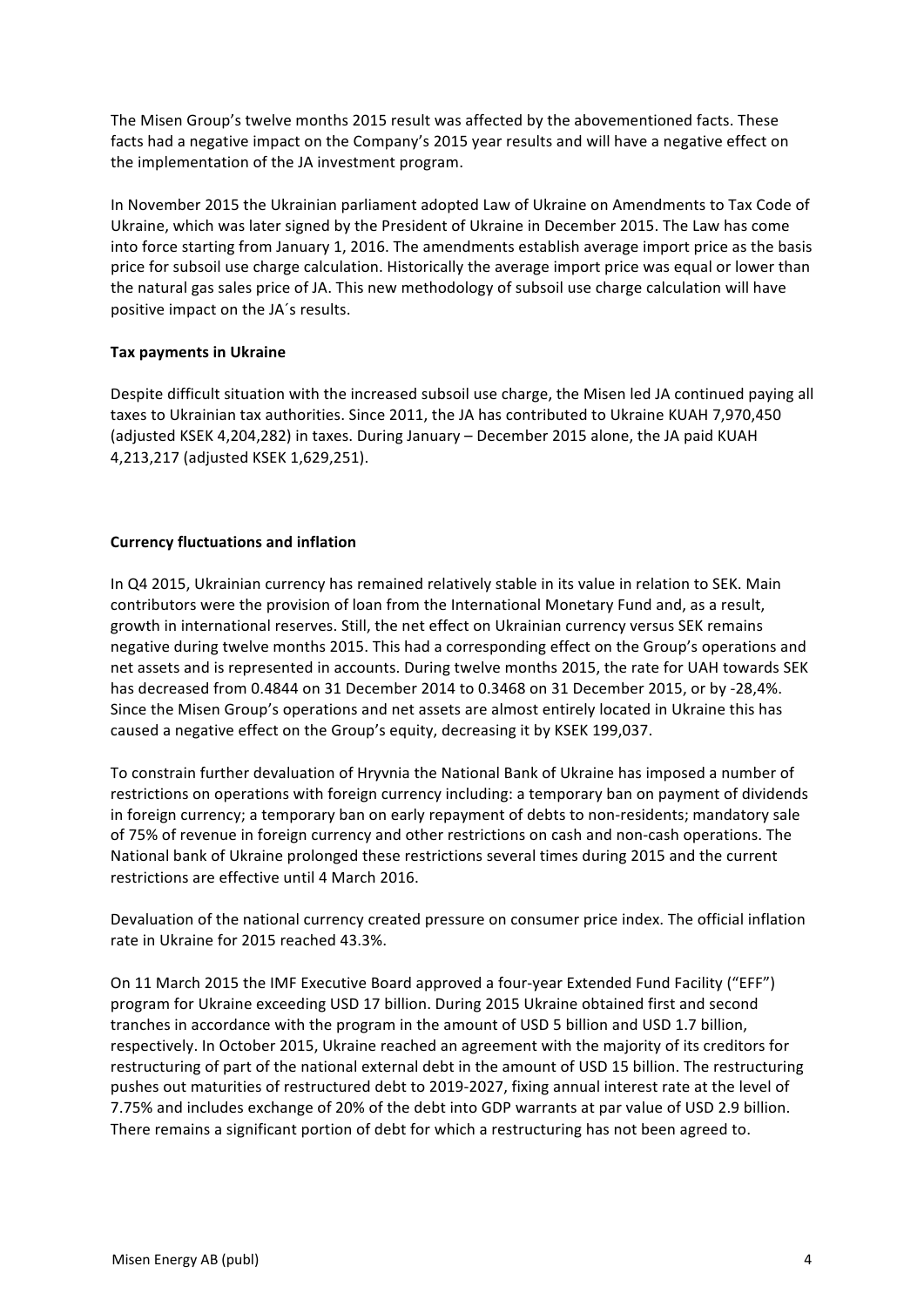After reaching the above restructuring agreement on external debt with the majority of its creditors, the credit rating of Ukraine has improved.

Further disbursements of IMF tranches depend on the implementation of Ukrainian government reforms, and other economic, legal and political factors.

# **Investment dispute notice to the Government of Ukraine**

In early October 2015, the Company has submitted an investment dispute notice to the Government of Ukraine under the Ukrainian Swedish Bilateral Investment Treaty ("BIT"). The Company notified Ukraine that a dispute has arisen between it and Ukraine concerning the Company's investment in Ukraine, and invited Ukraine to resolve the dispute by consultation and negotiation.

As explained in previous reports and Company announcements, the Ukrainian Government continues targeted discrimination against the Company's investments in Ukraine by applying a 70% royalty on gas prices fixed by the regulator. If it continues to be applied, the 70% royalty will render it impossible for the Company to realize any return on its investments in Ukraine and ultimately may even force the Company to close its operations in Ukraine and loose the total value of its investment as well as the expected revenue for the remaining life cycle of the investments, estimated at over USD 3 billion.

If the problems described in the notice of investment dispute cannot be settled with the Government of Ukraine within six months, the Company reserves its right to submit the dispute to international arbitration in accordance with the BIT.

# **Contribution to the JA**

With the total amount of KUSD 3,930 (KSEK 33,085) contributed to the JA by the end of 2015, the subsidiary Misen Enterprises AB has formally failed to comply with the deadline of contributing funds in full amount to the JA, which was set for 31 December 2015 as per the Amendment No.6 to the JAA the No.3.

The Company has been engaged in discussions with the JA partner PJSC Ukrgasvydobuvannya regarding extension of terms of contribution to the JA. As of now, there is no clarity as for the new deadline to finalize the contribution to JA in the light of the outstanding investment dispute between the Company and Ukraine. The situation has deteriorated with the adoption of the amendments to the Tax Code of Ukraine in November 2015. The amendments establish 29% subsoil use charge for private gas producers with the extraction operations from the depth less than 5,000 meters and 14% with the extraction operations from the depth more than 5,000 meters. These amendments deepen targeted discriminatory conditions for JA in relation to other private gas producers.

In addition, according to the Resolution of the National Bank of Ukraine dated September 3, 2015, it is prohibited to purchase foreign currency and transfer it abroad to pay dividends to a foreign investor. This creates significant uncertainty as for the ability of the Company to earn the return on its contribution as well as uncertainty as for the reimbursement of capital contribution.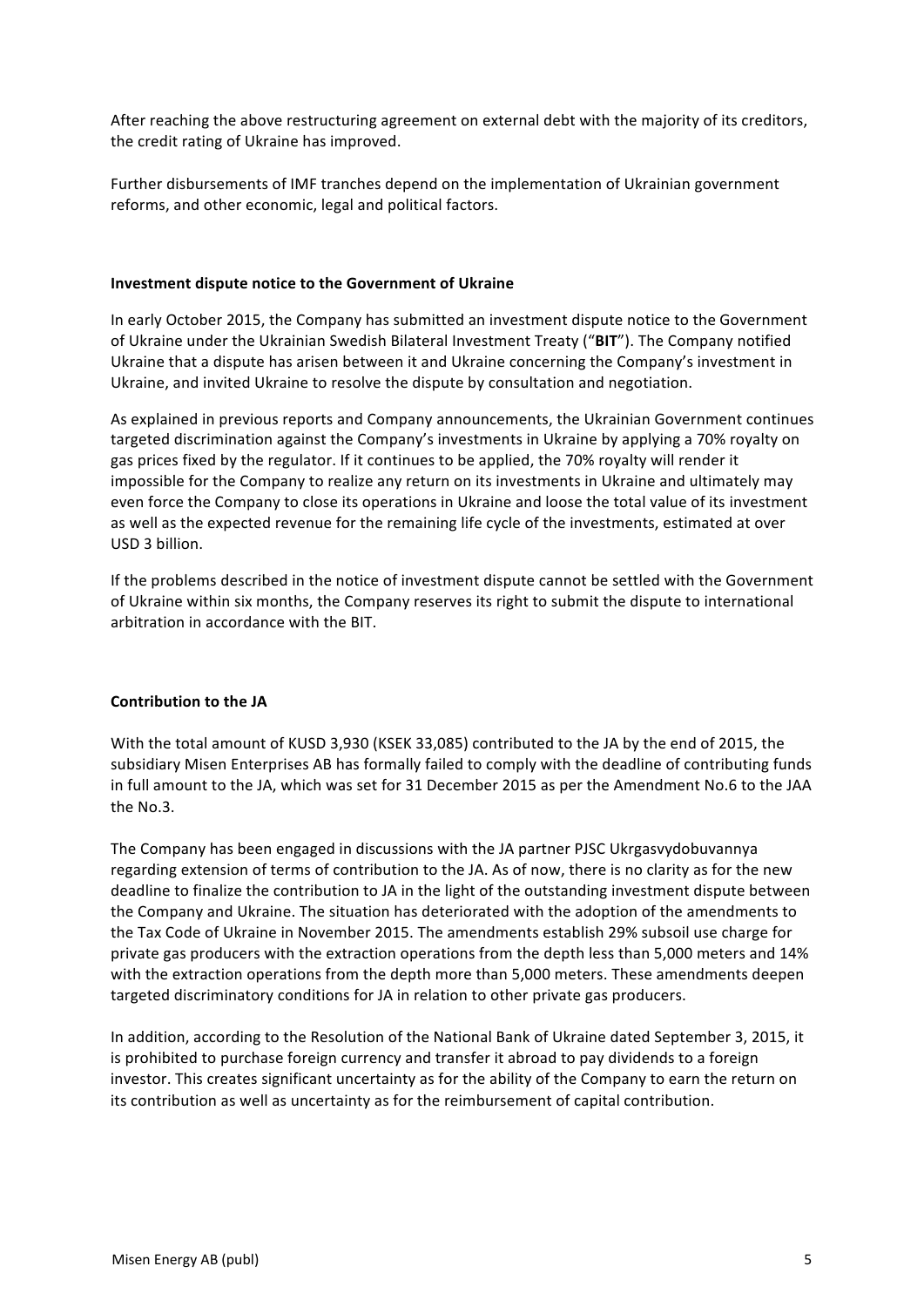# **Investment program report**

Despite financial constraints imposed by the increased subsoil use taxation, the Company continued construction of booster compressor stations during Q4 2015. During twelve months 2015 KSEK 191,772 (KSEK 390,567) was invested by JA into development program (compared to twelve months 2014).

During January-December 2015, the Company has reached the following major milestones:

- 4 BCS were put into operations
- 4 BCS entered the final stages of construction
- 12 wells were undergoing workover and/or well stimulation works
- 2 metering units were constructed and put into operations
- 5 metering units were under construction

During January-December 2015, the JA commissioned four BCS. This was made possible due to a renewed investment program.

Currently JA operates six BCS in Ukraine what allows stabilizing and maintaining the necessary operational pressures within the dedicated gas and condensate fields and provides for additional gas and condensate production to the JA.

The four BCS commissioned during January-December 2015are: Khrestyshchenska (Kharkiv region), Letnyanska and Svydnitska (L'viv region) and Abazivska (Poltava region).

- Khrestyshchenska BCS was constructed on the basis of Titan 130 CS gas turbines produced by Solar Turbines International Company (USA) comprising 4 units with the overall capacity of 60 MW. The total investment made by the JA into this project constitutes KUSD 135,300 (KSEK 919,200 using historical exchange rate). Khrestyshchenska BCS represents the largest installation of such kind in Ukraine, effectively supporting up to a quarter of the total domestic production of natural gas in Ukraine. Operating of Khrestyshchenska BCS will allow to maintain production of natural gas within the group of eight fields at the level of 4.65 billion cubic meters ("bcm") per year. For details, please, refer to section Essential events after end of the fourth quarter 2015. .
- Letnyanska BCS was constructed on the basis of the Ariel gas compressor units and Caterpillar drive (USA) supplied by Propak Systems LTD (Canada) with the overall capacity of 1.23 MW. The total investment by JA into this project constitutes KUSD 6,100 (KSEK 41,200). Operating of Letnyanska BCS will allow to maintain the required operating pressures within the Letnyanske field and adjoining Oparske field, and will ensure incremental production of natural gas to the JA at the level of 9 mmcm per year. Along with Letnyanska BCS a gas dehydration skid was commissioned what allow to improve the quality of natural gas supplied to the main gas pipeline system of PJSC Ukrtransgas.
- Svydnytska BCS was constructed on the basis of the Ariel gas compressor units and Caterpillar drive (USA) supplied by Propak Systems LTD (Canada) with the overall capacity of 0.86 MW. The total investment by JA into this project constitutes KUSD 4,800 (KSEK 33,100). Operating of Svydnytska BCS will allow maintaining the required operating pressures within the Svydnytske field and will ensure incremental production of natural gas to the JA at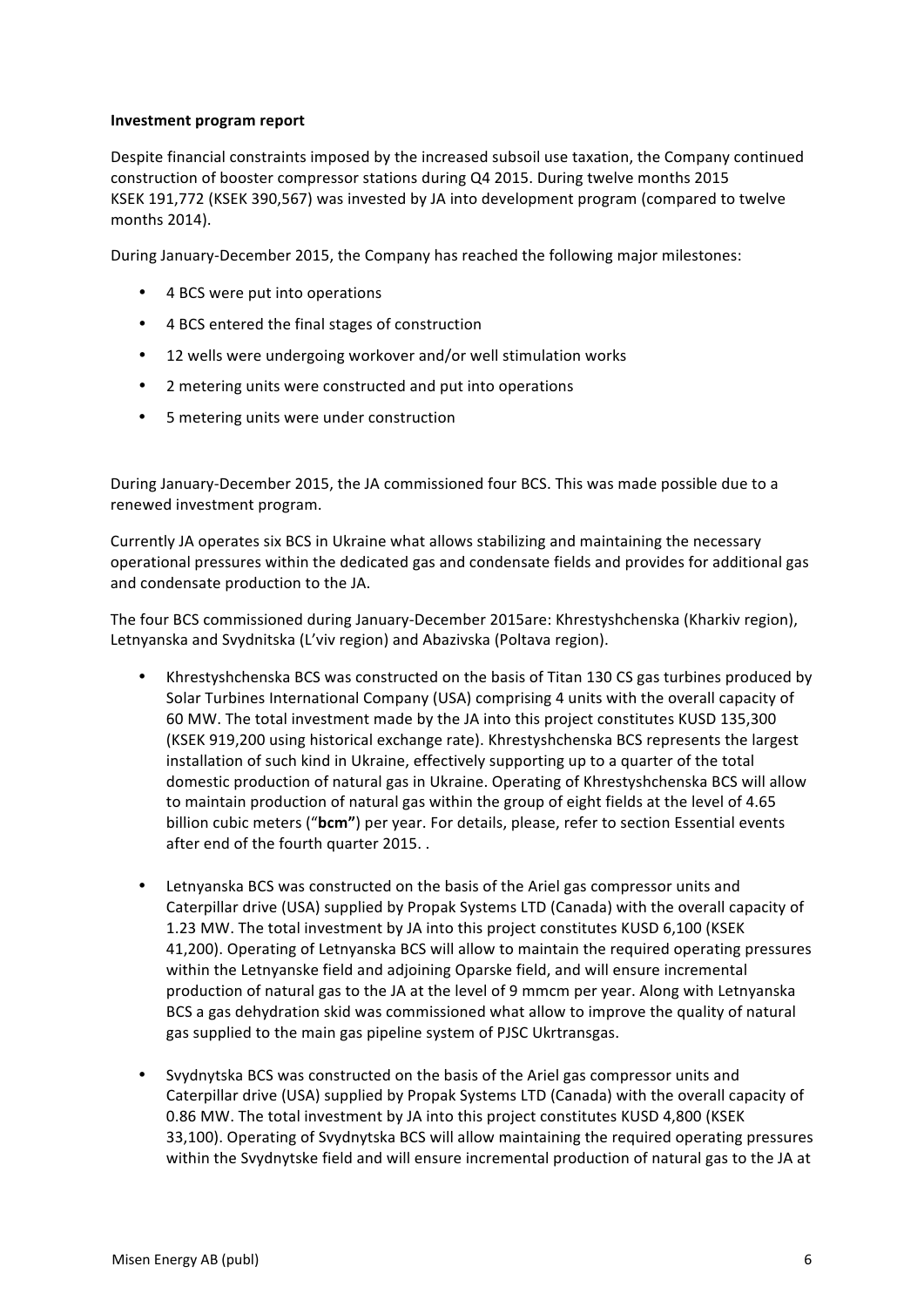the level of 7.5 mmcm per year.

• Abazivska BCS was constructed on the basis of Ariel gas compressor units and Caterpillar drive (USA) supplied by Propak Systems LTD (Canada) with the overall capacity of 0.79 MW. The total investment by JA into this project constitutes KUSD 5,300 (KSEK 35,500). Operating of Abazivska BCS will allow maintaining the required operating pressures within Abazivske and Sementsivske fields and will ensure incremental production of natural gas to the JA at the level of 7 mmcm per year.

# **Production report**

Adjusted investment program has led to a stagnant or even decreasing productivity of certain product categories during Q1 2015 (when compared to the previous reporting periods). This was partially offset during Q2, Q3 and Q4 2015 due to the increase in production of natural gas caused by the renewed investment program.

The table below sets forth the *accumulated production* indicators for the specified period:

|                         | January - December 2015 | January - December 2014 |
|-------------------------|-------------------------|-------------------------|
| Natural Gas (mmcm)      | 687.5                   | 672.0                   |
| Gas Condensate (ktons*) | 31.9                    | 28.6                    |
| Oil (ktons)             | 11.1                    | 18.8                    |
| LPG (ktons)             | 6.6                     | --                      |
| * thousand tons         |                         |                         |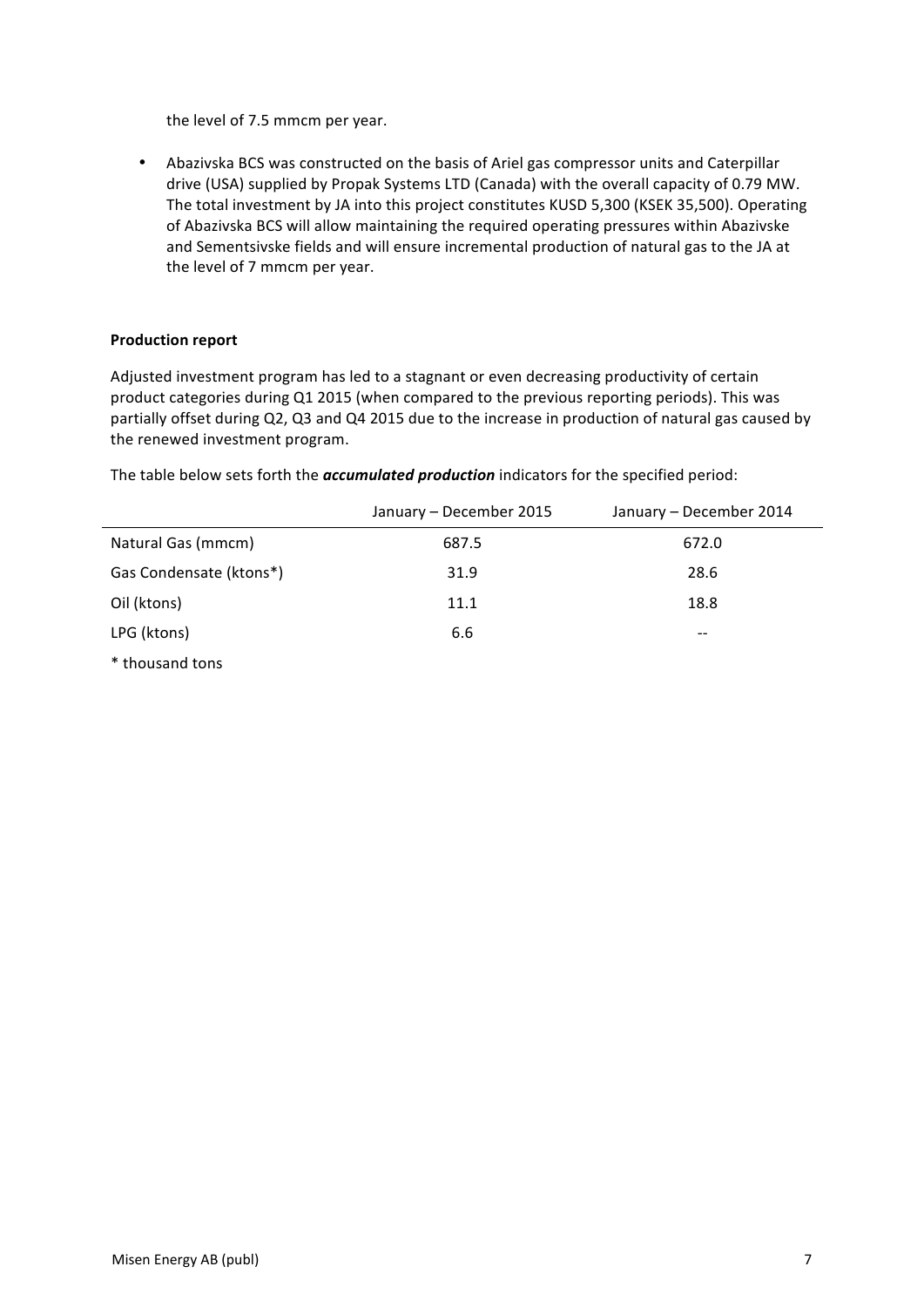# **Essential events after end of the fourth quarter 2015**

# *Gas balance*

The Misen Group led JA has continued operating without any issues related to the gas balancing process during January - February 2016.

## *Financing of the Company's Swedish operations and Contribution to the JA*

The Company continued borrowing from the shareholder TCT Holding AB. In January 2016, the Company borrowed KSEK 270. In February 2016 the Company borrowed KEUR 700 (KSEK 6,607) from Prolux Resources AG a company registered in Panama, which is controlled by the shareholder Blankbank. Both these loans were directed towards financing of the Company's Swedish operations. These loans are due for payment the first half of 2017 and are carrying interest rates between 5,5 % and 9.0 %. Additional capital is required to ensure going concern during 2016 and to address the going concern issue the Company is negotiating on extended financing with external investors. As of today no further agreements have been made in this context, which leaves the problem with the Company's financing for 2016 unsolved.

The remaining part of the obligation for the Company to contribute to the JA MUSD 8.6 is still unsolved and depending on the outcome of the investment dispute with the Government of Ukraine.

#### *Currency fluctuations*

During the period January to mid-February 2016, Ukrainian currency depreciated by -8.0% in relation to SEK from 0.3486 to 0.3223.

# *Operations of Khrestyshchenska BCS*

In the beginning of February 2016 the Company and the JA partner PJSC Ukrgasvydobuvannya had a meeting regarding operations of Khrestyschenska BCS. During this meeting, preliminary agreement has been reached as for the gas used for the technical needs of Khrestyshchenska BCS. According to this agreement, the subsidiary LLC Karpatygaz as an operator of JA will lease the BCS to Ukrgasvydobuvannya with the obligation of the latter to cover the needs of technical gas. The lease agreement assumed to be concluded on a monthly basis. This temporary decision until the final agreement is reached will have positive impact on the JA's results in 2016 compared to 2015.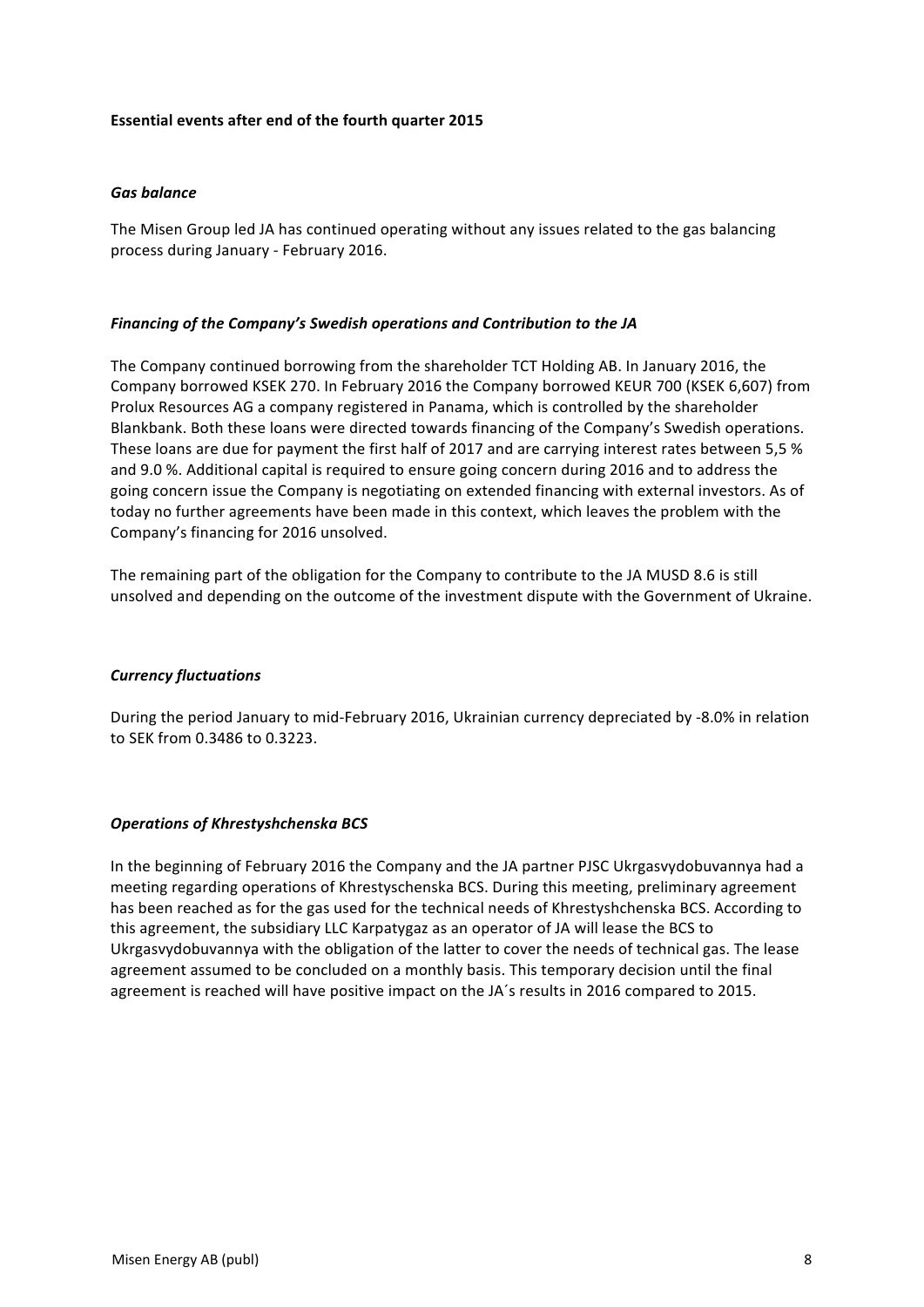# **3. Results – the Misen Group and the Company**

The Misen Group accounted for an operating loss of KSEK -35,500 for the fourth quarter 2015 as compared to an income of KSEK 160,618 for the same period last year. Loss after financial items for the period was KSEK -65,369 as compared to an income of KSEK 125,288 for the same period last year. The lower result in the quarter is due to lower sales prices and higher subsoil charges as well as provisions for bad debts of KSEK 20,571

For twelve months 2015, operating income of the Misen Group was KSEK 14,609 (KSEK 550,418 and the Group result after financial items for twelve months 2015 was KSEK -48,687 to be compared to KSEK 414,085 for the same period 2014.

The weak financial development observed during the first nine month of 2015 has continued during the fourth quarter mainly due to the lower sales prices and increased subsoil charges and provisions for bad debts of KSEK 20,571.

During January – December 2015, the JA gas production totaled 687.5 mmcm (671.9 mmcm during the same period 2014), generating a turnover of KSEK 1,706,289 (KSEK 2,275,444) of which 50.01 % is attributable to the Misen Group's interest in JA, the corresponding numbers in KUAH is 4,412,435 (3,941,527).

Loss after financial items for the Parent Company in the fourth quarter of 2015 amounted to KSEK -565,307 (KSEK -8,453) and for twelve months 2015 was KSEK -583,804 to be compared to KSEK -26,392 for the same period 2014. The result for 2015 was affected by the write-down of shares in Misen Enterprises AB of KSEK 560,000 as described below.

Misen Group revenue for the fourth quarter of 2015 was KSEK 210,452 (KSEK 378,688) and the Parent Company revenue for this period was KSEK 30 (KSEK 120). During January – December 2015, the Misen Group revenue was KSEK 884,873 (KSEK 1,163,253) while the Parent Company revenue in the same period amounted to KSEK 120 (KSEK 120).

Included in the financial items of the Parent Company is a write down of the shares of the subsidiary Misen Enterprise AB amounting to KSEK 560,000. The write down has been calculated using the discounted cash-flow method and based on the following assumptions:

- The JA is considered to be a single cash-generating unit (CGU)
- Subsoil use charge will remain at 70% for the lifetime of the JA
- The average natural gas price will make up USD 217 per thousand cubic meters in 2016 and growing for the lifetime of the JA according to dynamics forecasted for European consumers by Economist Intelligence Unit
- JA will continue implementation of the investment program according to JAA depending on the availability of funds
- The production volumes forecasts were based on Competent Persons Report provided by AGR-TRACS International Consultancy Ltd. (Norway-Russia) adjusted for the current operating environment uncertainty, which described in previous sections of this report
- The after-tax Weighted Average Cost of Capital (WACC) used for calculations makes up 19.9% in UAH including cost of equity 21.2% in UAH.

To account for significant uncertainty in the forecasts sensitivity analysis was undertaken, the result of which is presented below:

• The change of the natural gas price by  $+/-10\%$  gives change in Enterprise Value of JA by  $+/-$ 14%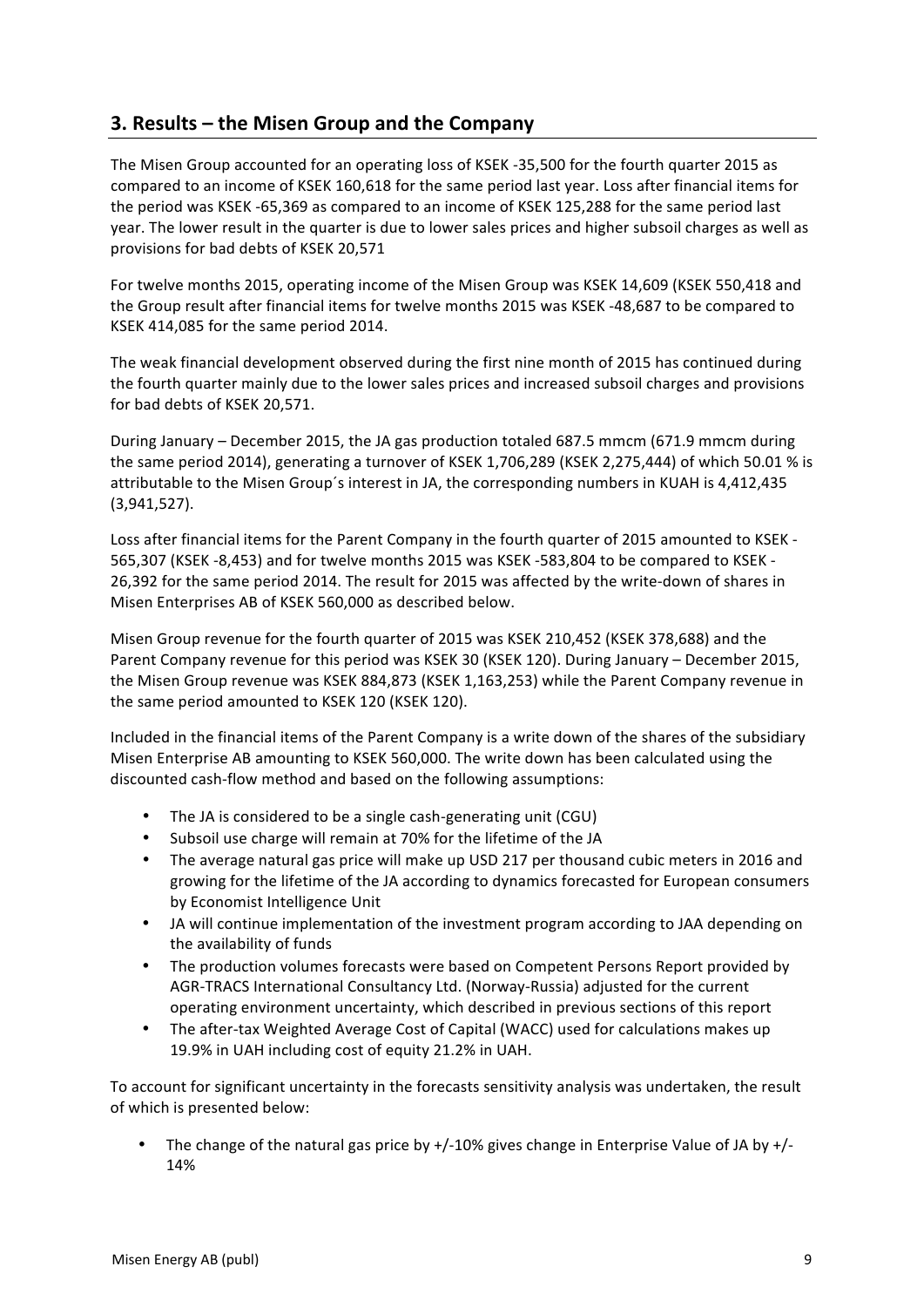- The change of the foreign exchange rate of UAH relative SEK by  $+/-10\%$  gives change in Enterprise Value of JA by  $+/- 24%$
- The change of WACC by  $+/-20\%$  (from 19.9% to 23.9% and from 19.9% to 15.9%) results in change of JA's Enterprise Value by -21% and +30% correspondingly
- The decrease of subsoil use charge down to 29%, which is the same rate as private producers, results in increase of JA's Enterprise Value by 246%.

# **Amendments to the tax code**

As reported in the annual report 2014, as of 1 January 2015 Ukraine adopted amendments to the tax code. According to the newly adopted amendments, JAs are not corporate profit tax ("CPT") payers starting from 2015. Instead, participants of JAs are liable to pay income taxes monthly, calculations of which are based on the tax returns for the previous period (one twelfth of the total amount in the latest tax return). The tax return will be submitted to tax authorities each year before June 1. Since the new rules came into effect 2015 there are no tax returns for the previous periods submitted by JA participants to the tax authorities. Accordingly, the first payments to be made by the participants of JAs will be due in May 2016. Starting from June 2016 the participants will have to make monthly payments based on the results stated in tax return for 2015.

The new tax code however lacks a clear description on how this will be implemented for the participants who are foreign tax residents. The Ukrainian state and the tax authorities have not yet developed rules for how the new amendments to the tax code will be carried out. It is thus still not clear how the taxation of Misen Enterprises' income and earlier gains in JA will be taxed.

In this report it has been assumed that Misen Group with regard to the taxes related to JA will be tax payer according to Ukrainian legislation based on the presumption that it has an operating activities within the country. The income in the JA accrued before 1 January 2015 will not be subject to Swedish tax, that the holding in the JA is considered as business-related shares (Sw. *näringsbetingade* aktier) and that the difference in tax rates in Sweden and Ukraine can be set off against Swedish CPT and losses carried forward in the Swedish companies.

#### **Cash position**

As of 31 December 2015, the cash balance of the Misen Group was KSEK 7,413 (KSEK 80,976). The cash flow from operations after changes in working capital was KSEK 85,848 in 2015 (KSEK 392,306).

#### **Capital expenditure**

The Misen Group's capital expenditure on equipment for gas production in Ukraine related to the JA activity during January – December 2015 amounted to KSEK 103,108 (KSEK 209,031).

During January – December 2015, capital expenditure orders not yet delivered have been placed at an aggregate value of KSEK 138,657. The capital expenditures are equipment, constructions and constructions in progress for extraction of natural gas. The activities are capital intensive and the level of capital expenditures will be on a continuing high level.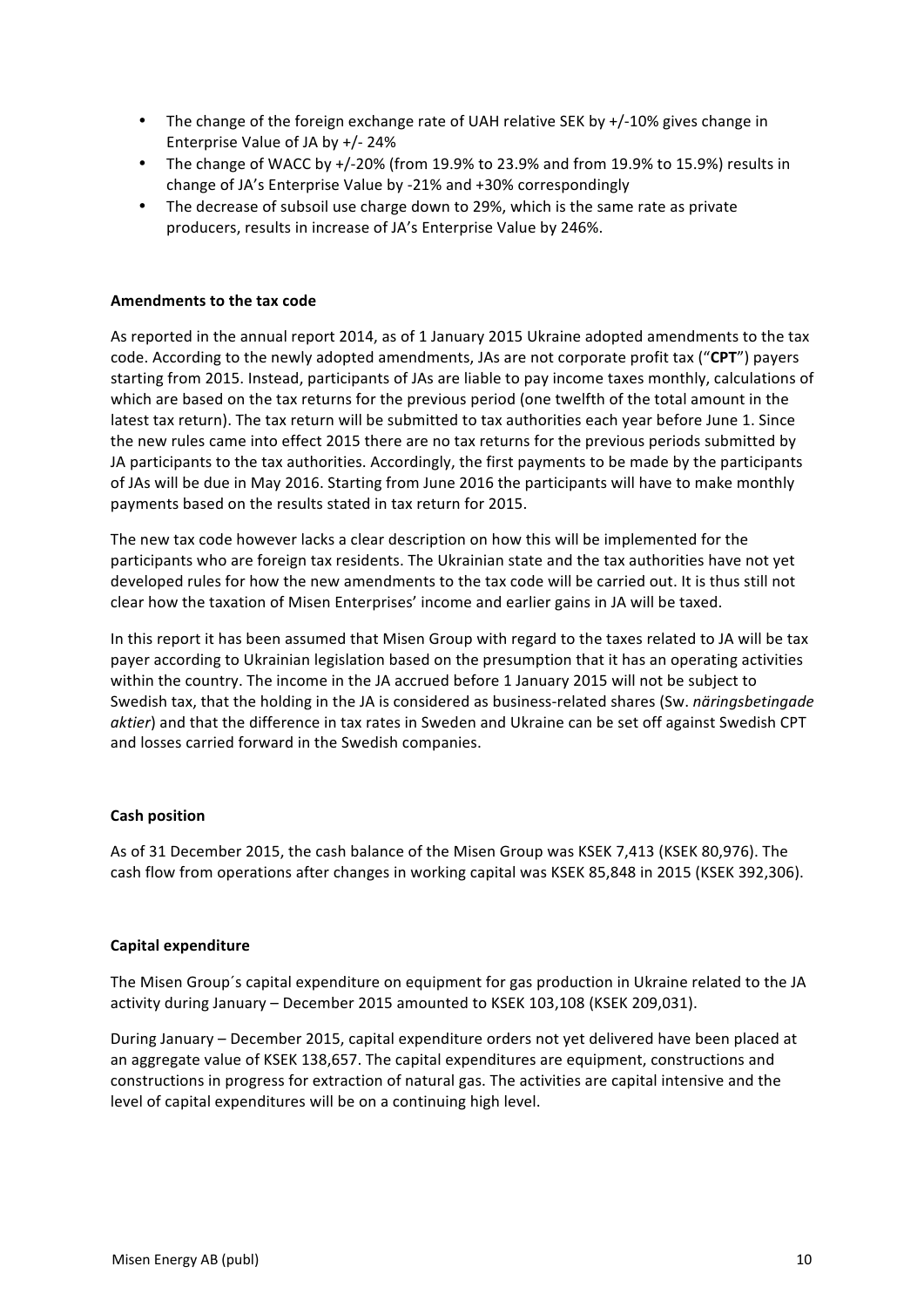# **Expected future development of the Company**

Challenges with the gas balance during 2013-2014 have affected the investment program during Q12015. This resulted in a stagnant and even decreasing production growth during the year. With the gas balance situation being resolved, the operations of the JA were developing in a positive way during Q2, Q3 and Q4 2015. This (as described in the chapters "Investment program report" and "Production report") reflected in increasing production of natural gas and introduction of the new product group category Liquefied Petroleum Gas (LPG).

Ongoing sales of natural gas produced will have a positive impact on the Group's income and cash flows in 2016, providing grounds for continued investment program. However, this will be offset by the increased subsoil charges to 70%, what will hamper production growth and give a negative effect to the Misen Group's results during 2016.

Management and the board are concerned with the situation and will report on further developments in upcoming reports.

Provided that the subsoil charge remains at the level of 70% the result and cash flow for the remaining life time of the project will be seriously reduced which is reflected in the decision taken to write down the value of Misen Enterprises in the Company.

# **Environmental impact**

The JA operations have an impact on the environment in Ukraine, which is governed by laws and conventions, which in turn control the JA's operations as regards to the environment. Oil and natural gas operations are subject to extensive regulations with respect to the environment at both international and national levels. Environmental legislation covers the control of water and air pollution, waste, licensing requirements, restrictions on operations in environmentally sensitive and coastal areas. Environmental regulations are expected to become more stringent over time, which will most likely result in increasing costs. The Misen Group meets the environmental requirements in order to maintain existing licenses or obtain new ones.

# **Accounting principles**

This report is prepared according to the International Financial Reporting Standards (IFRS), as adopted by EU. This report is prepared according to IAS 34 and The Swedish Annual Accounts Act as well as RFR 2, Accounting for legal entities. The accounting principles for the Misen Group as well as for the Company are identical to the last annual and quarterly reports.

#### **Financial assets and liabilities**

Booked value of financial assets and liabilities is equal to fair value.

During the fourth quarter 2015 JA made provisions for bad debts of KUAH 106,372 (KSEK 41,374) out of which 50,01% has affect the Misen Groups' result. Subsidiary LLC Karpatygaz as the operator of JA is engaged in constructive negotiations with the debtors. The settlement of these outstanding obligations is also sought through the legal proceedings in Ukraine.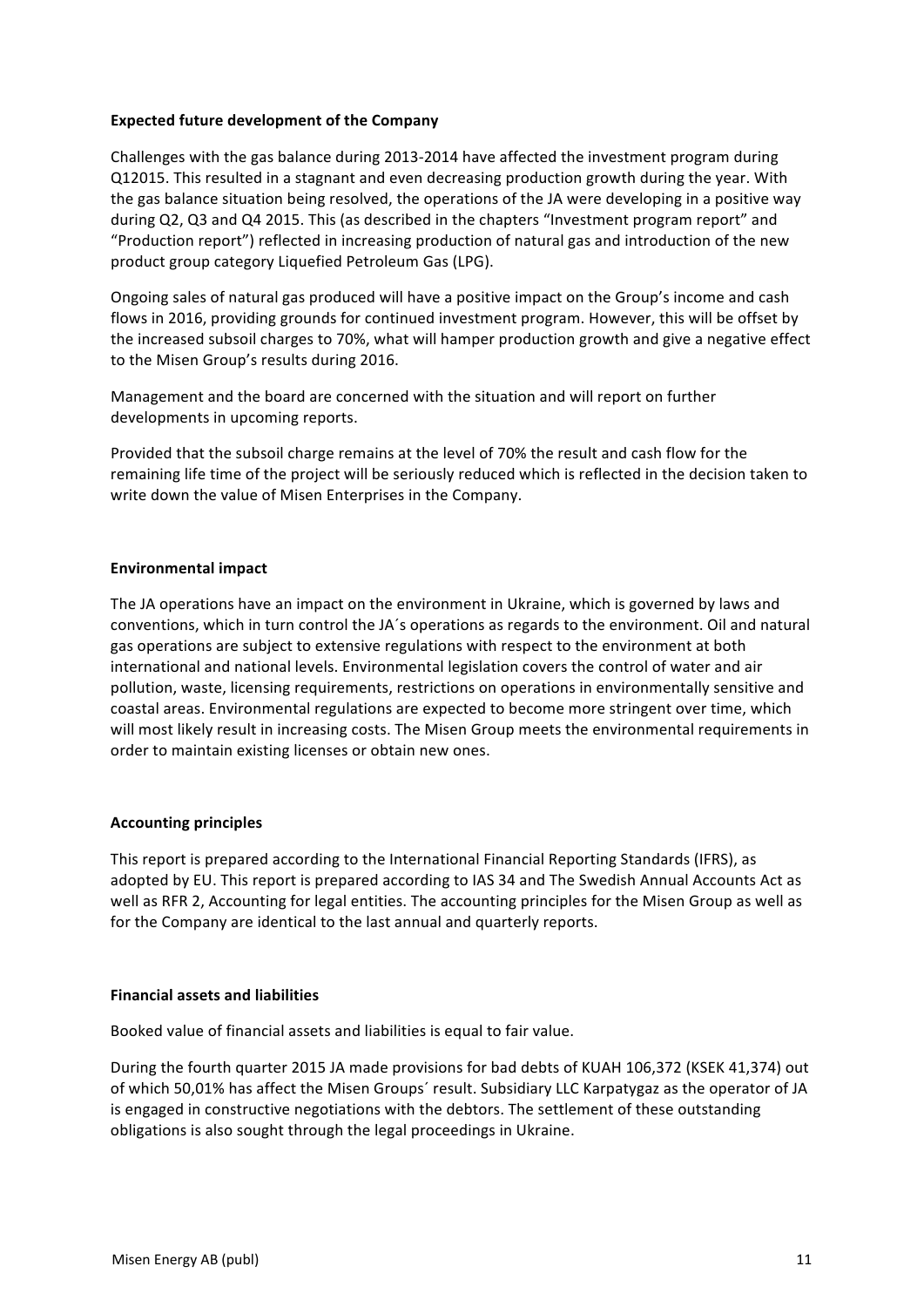# **Financial and other risks**

The Misen Group focuses on increasing the local hydrocarbons production in Ukraine by undertaking a large-scale investment program focused on development and modernization of gas production infrastructure. In this activity, the Group works with a complex set of industry-specific risks such as price trends for oil and gas, currency risk and interest rate risks, regulatory matters relating to investigations, processing and environment and uncertainty in the value of the completed exploration work and the subsequent field development. With operations being focused on production rather than exploration, the risk exposure could be considered as being moderate.

The need for funding that may arise in 2016 will be handled through extended credits and, if necessary, adjustments in the investment program.

As a result of the continuing political instability in Ukraine during January – December 2015 the rate for UAH towards SEK has decreased by 28,4%. Since the Misen Group's operations and net assets are almost entirely located in Ukraine this has caused a negative effect on the Group's equity, decreasing it by KSEK 199 037.

A more in-depth explanation of the different risk exposures in the Company's business is included in the annual report 2014.

#### **First North**

Misen Energy AB (publ) is listed on First North, which is an alternative market place operated by Nasdaq First North Stockholm and the Company adheres to the rules and regulations for First North. The Certified Adviser of the Company is Consensus Asset Management AB.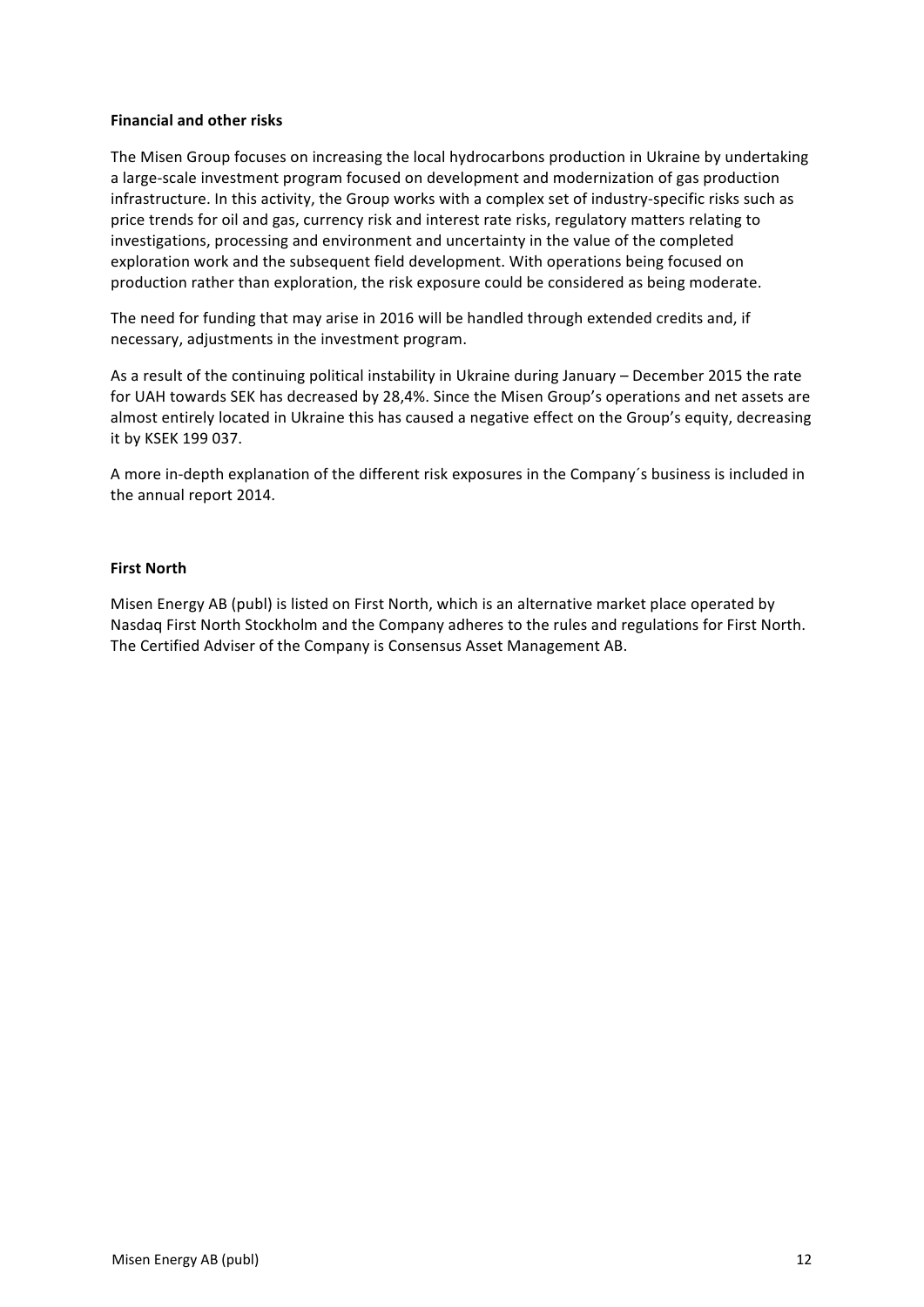# **Sector information - the Misen Group**

The Misen Group operational activities are located in Ukraine. Solely administrative issues are undertaken in Sweden.

# **Geographical area**

|                       |         | 31 Dec 2015 | 31 Dec 2014 |
|-----------------------|---------|-------------|-------------|
| (All amounts in KSEK) |         |             |             |
| Net sales, external:  |         |             |             |
|                       | Sweden  | --          | --          |
|                       | Ukraine | 853,359     | 1,138,001   |
| Fixed assets:         |         |             |             |
|                       | Sweden  | $- -$       | --          |
|                       | Ukraine | 588,941     | 726,232     |
|                       |         |             |             |

# **Transactions with related parties**

|                                              | 31 Dec 2015 | 31 Dec 2014 |  |
|----------------------------------------------|-------------|-------------|--|
| (All amounts in KSEK)                        |             |             |  |
| Ukrgasvydobuvannya:                          |             |             |  |
| Sale                                         | --          | 34,345      |  |
| Purchase                                     | 179,140     | 164,740     |  |
| Short-term receivables                       | --          | 464         |  |
| Short-term debts                             | 17,708      | 9,526       |  |
| Management, Board and major<br>Shareholders: |             |             |  |
| Purchase of services                         | 4,446       | 6,777       |  |
| Interest                                     | 350         |             |  |
| Salaries and remunerations                   | 4,885       | 3,081       |  |
| Short-term debts                             | 3,510       | 1,271       |  |
| Long-term debts                              | 10,613      |             |  |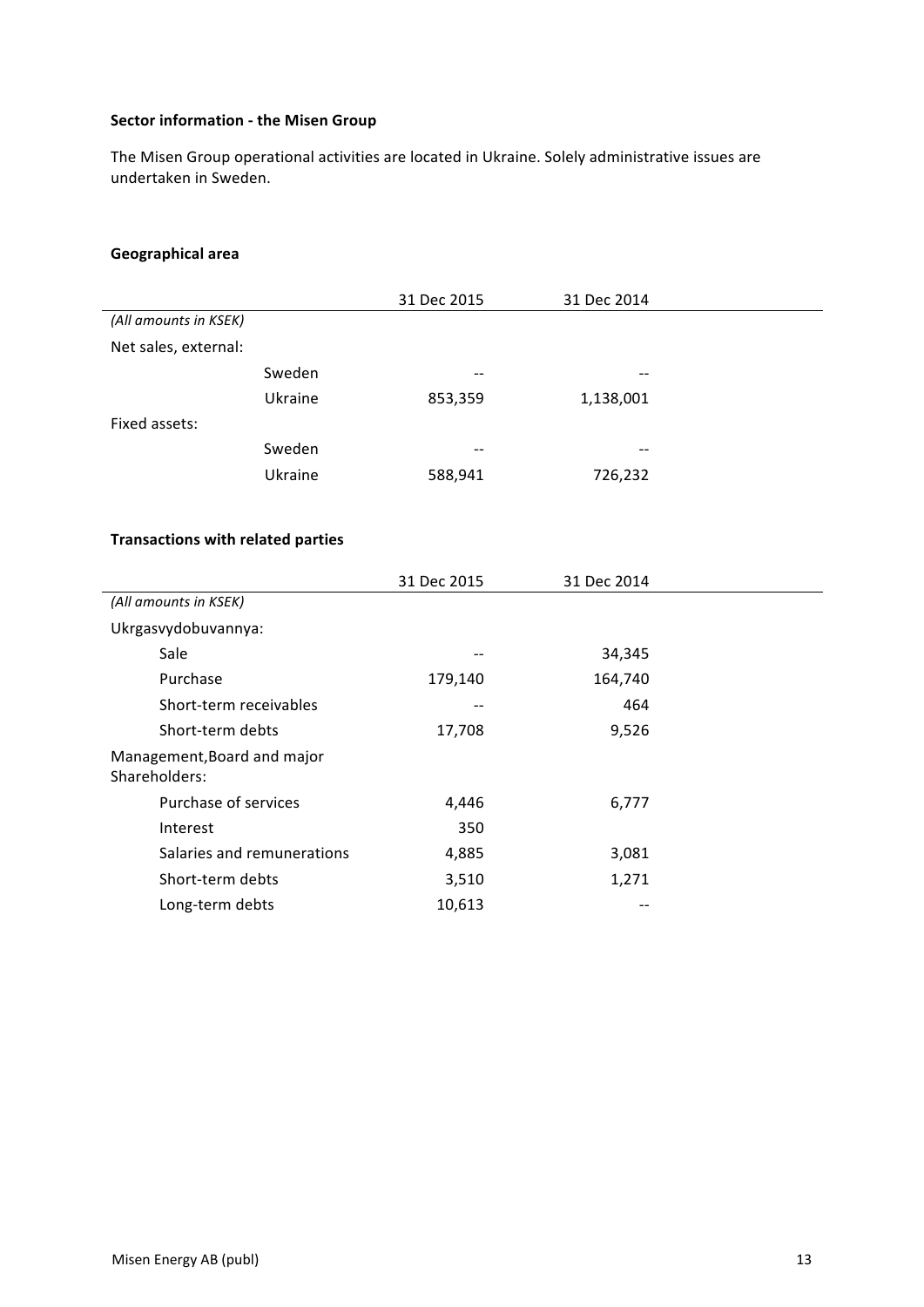# **Publication of the Q4 2015 year-end report**

This year-end report for Q4 2015 is published at the Company's website www.misenenergy.se, and a printed version can be ordered at info@misenenergy.se.

## **Dividend**

No dividend is proposed for 2015

#### **Future reports**

Next report, the annual report for 2015, will be published on 7 April 2016.

The AGM will be held 28 April 2016 and the report for the first quarter 2016 will be published 31 May 2016.

This report has not been subject to review by the Company's auditors.

Stockholm, 29 February 2016 **Misen Energy AB (publ)** The Board and Managing Director

For further information, please contact: Göran Wolff, MD

Direct line: +46 31 759 50 72 Mobile: +46 709 45 48 48 E-mail: goran@misenenergy.se info@misenenergy.se

Misen Energy AB (publ) is a Swedish upstream oil and gas company with operations in Ukraine. The company was founded in 2004 and its shares are since 12 June 2007 traded on Nasdaq First North Stockholm.

In 2011, Misen Energy AB (publ) acquired Misen Enterprises AB and its Ukrainian subsidiary, LLC Karpatygaz, including the rights to 50.01% of the revenue and profit from a gas production project in Ukraine. In consideration of this acquisition, a new share issue was carried out.

The gas producing assets have been acquired by production cooperation via a joint activity project governed by a Joint Activity Agreement between the wholly-owned direct and indirect subsidiaries of Misen Energy AB (publ), i.e. Misen Enterprises AB and LLC Karpatygaz (together 50.01%) and PJSC Ukrgasvydobuvannya (49.99%), the largest producer of natural gas in Ukraine and subsidiary of the National Joint Stock Company Naftogaz of Ukraine. The value of the assets is estimated to be substantially higher than the purchase price for Misen Enterprises AB. The purpose of the project is to significantly increase production of gas and oil by providing modern technologies via a large-scale investment program.

The registered office of Misen Energy AB (publ) is in Stockholm and the shares are traded on First North under identification ticker MISE. The Certified Adviser of the company at Nasdaq First North Stockholm is Consensus Asset Management AB.

For further information, please visit our website www.misenenergy.se.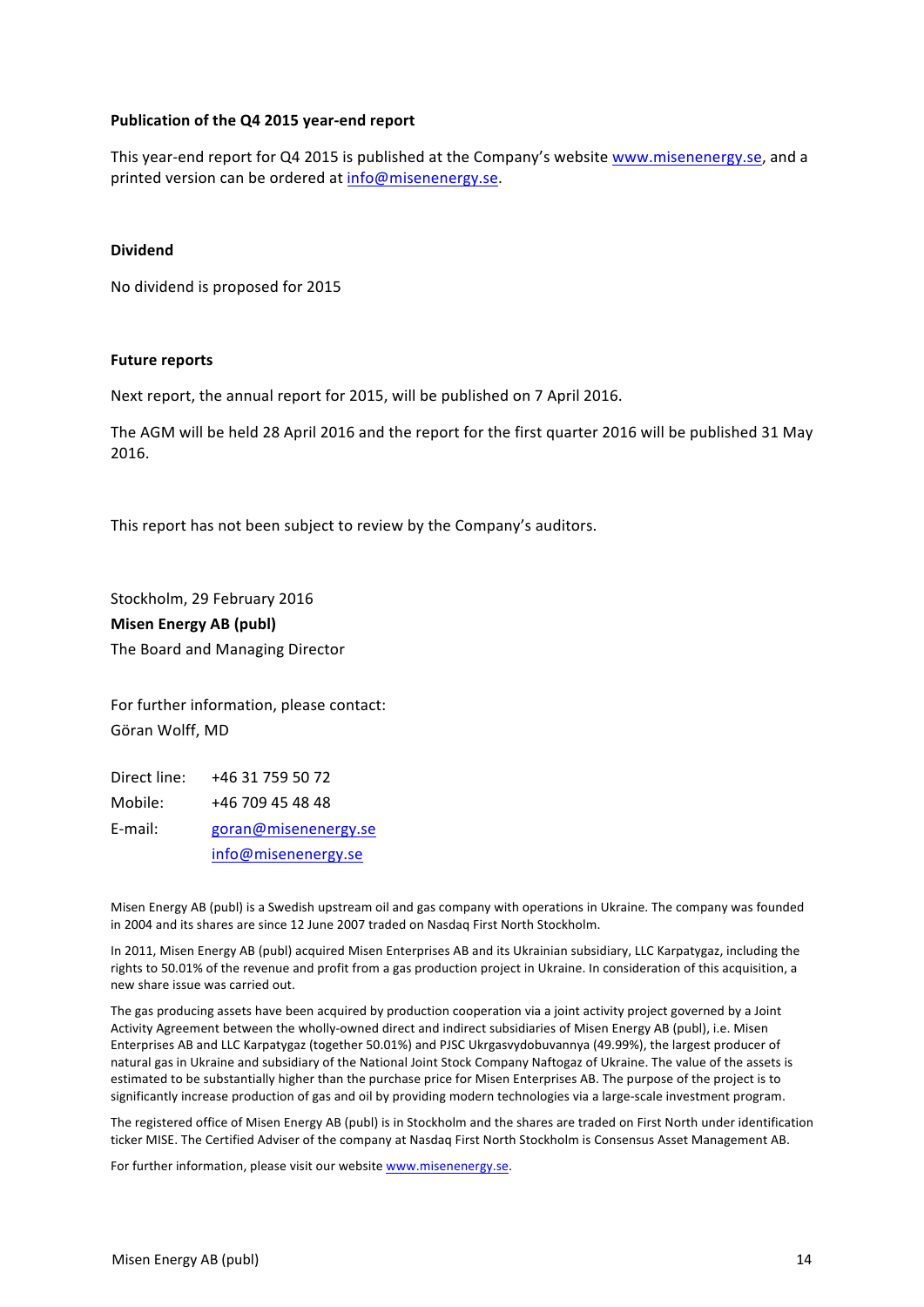#### **CONDENSED INCOME STATEMENT-THE GROUP**

|                                                                                                   | 1 Oct -31 Dec | 1 Oct -31 Dec | 1 Jan - 31 Dec | 1 Jan - 31 Dec |
|---------------------------------------------------------------------------------------------------|---------------|---------------|----------------|----------------|
|                                                                                                   | 2015          | 2014          | 2015           | 2014           |
| All amounts in KSEK                                                                               | 3 months      | 3 months      | 12 months      | 12 months      |
|                                                                                                   |               |               |                |                |
| <b>Operating revenue</b>                                                                          |               |               |                |                |
| Net sales                                                                                         | 196,747       | 366,895       | 853,359        | 1,138,001      |
| Other operating income                                                                            | 13,115        | 8,967         | 27,528         | 22,426         |
| Result from associated companies                                                                  | 590           | 2,826         | 3,486          | 2,826          |
|                                                                                                   | 210,452       | 378,688       | 884,373        | 1,163,253      |
| <b>Operating expenses</b>                                                                         |               |               |                |                |
| Other external expenses                                                                           | $-191,489$    | $-199,753$    | $-760,107$     | $-527,918$     |
| Personnel expenses                                                                                | $-3,397$      | $-4,801$      | $-14,995$      | $-16,331$      |
| Depreciation and amortisation of tangible and intangible fixed assets                             | $-11,632$     | $-13,580$     | $-34,845$      | $-35,671$      |
| Other operating cost                                                                              | $-39,434$     | 64            | $-59,817$      | $-32,915$      |
|                                                                                                   | $-245,952$    | $-218,070$    | $-869,764$     | $-612,835$     |
|                                                                                                   |               |               |                |                |
| <b>Operating income/loss</b>                                                                      | $-35,500$     | 160,618       | 14,609         | 550,418        |
| <b>Financial items</b>                                                                            | $-29,869$     | $-35,330$     | $-63,296$      | $-136,333$     |
|                                                                                                   |               |               |                |                |
| Profit/loss after financial items                                                                 | $-65,369$     | 125,288       | -48,687        | 414,085        |
| Taxes for the period                                                                              | 16,813        | $-26,939$     | 14,963         | $-87,342$      |
|                                                                                                   |               |               |                |                |
| Profit/loss for the period attributable to the parent company<br>shareholders                     | -48,556       | 98,349        | $-33,724$      | 326,743        |
|                                                                                                   |               |               |                |                |
|                                                                                                   |               |               |                |                |
| Statement of comprehensive income - The Group                                                     |               |               |                |                |
|                                                                                                   |               |               |                |                |
| Net profit for the period                                                                         | $-48,556$     | 98,349        | $-33,724$      | 326,743        |
| Other comprehensive income                                                                        |               |               |                |                |
| Items possible for later reclassification in income statement:                                    |               |               |                |                |
| <b>Translation differences</b>                                                                    | $-59,841$     | $-91,735$     | $-199,037$     | -293,834       |
| Other comprehensive income for the period, net after taxes                                        | $-59,841$     | $-91,735$     | $-199,037$     | -293,834       |
|                                                                                                   |               |               |                |                |
| Total comprehensive income for the period                                                         | $-108,397$    | 6,614         | $-232,761$     | 32,909         |
|                                                                                                   |               |               |                |                |
| Net earnings per share, allocated to the share owners in the parent company<br>(in SEK per share) |               |               |                |                |
| Net earnings for the period, before and after dilution                                            | $-0.33$       | 0.68          | $-0.23$        | 2.25           |
| Average number of shares for the period was 145,068,222                                           |               |               |                |                |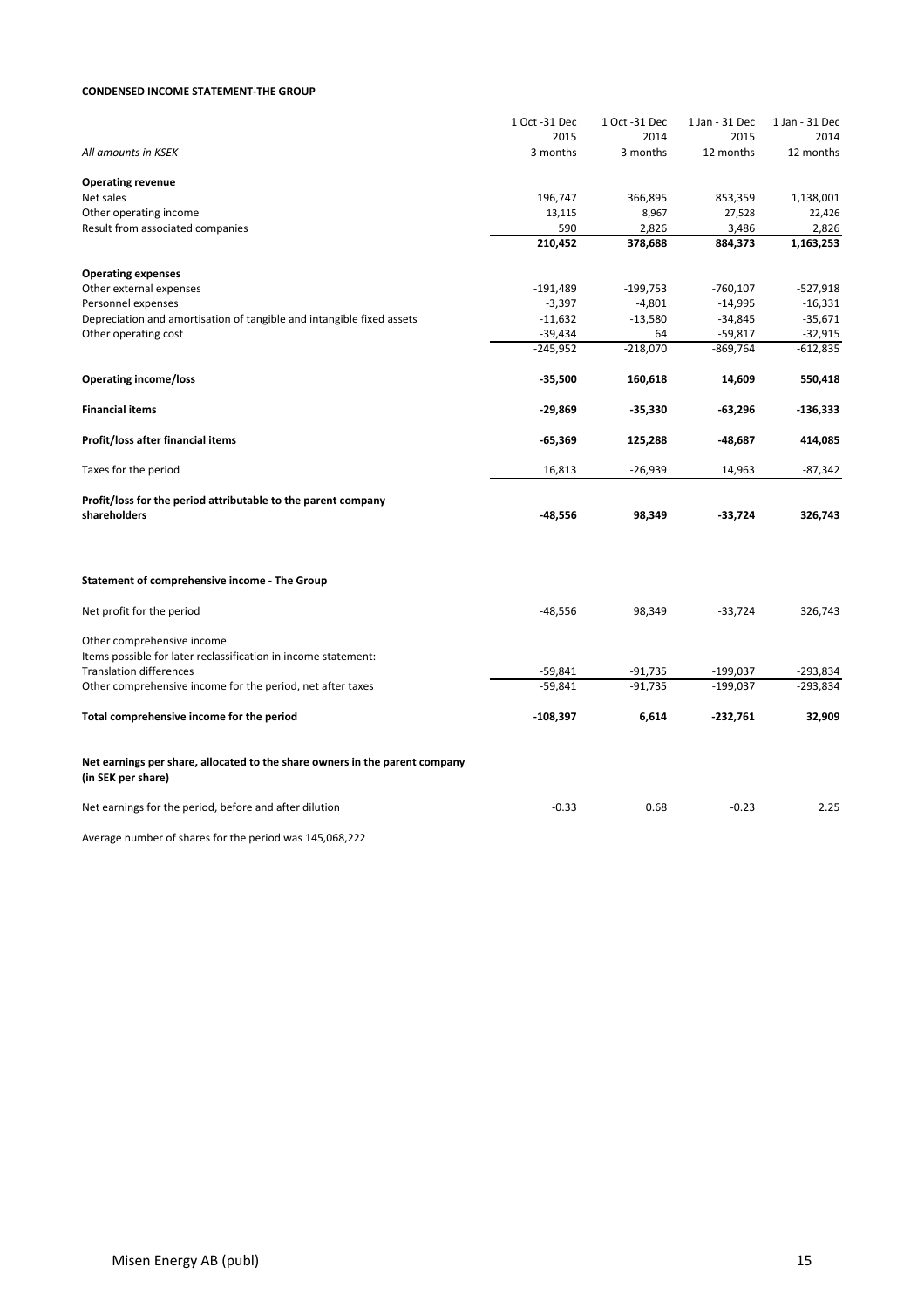# **CONDENSED BALANCE SHEET-THE GROUP**

| All amounts in KSEK                  | 31 Dec 2015 | 31 Dec 2014 |
|--------------------------------------|-------------|-------------|
|                                      |             |             |
| <b>ASSETS</b>                        |             |             |
| <b>Non-current assets</b>            |             |             |
| Intangible fixed assets              | 31,859      | 35,115      |
| Tangible fixed assets                | 554,800     | 688,734     |
| Shares in associated companies       | 2,282       | 2,383       |
| Deferred tax receivables             | 14,736      |             |
| <b>Total non-current assets</b>      | 603,677     | 726,232     |
|                                      |             |             |
| <b>Current assets</b><br>Stock       | 3,157       | 31,025      |
| Accounts receivable                  | 44,763      | 100,633     |
| Other receivables                    | 10,872      | 36,051      |
| Prepaid expenses and accrued income  | 525         | 1,080       |
|                                      |             |             |
| <b>Total current assets</b>          | 59,317      | 168,789     |
| Cash and bank balances               | 7,413       | 80,976      |
| <b>Total current assets</b>          | 66,730      | 249,765     |
| <b>TOTAL ASSETS</b>                  | 670,407     | 975,997     |
|                                      |             |             |
|                                      |             |             |
| All amounts in KSEK                  | 31 Dec 2015 | 31 Dec 2014 |
| <b>EQUITY AND LIABILITIES</b>        |             |             |
| <b>Equity</b>                        | 339,418     | 572,179     |
|                                      |             |             |
| <b>Non-current liabilities</b>       |             |             |
| Long-term loans                      | 99,161      | 85,132      |
| Deferred tax liability               |             | 4,327       |
| Other long-term liabilities          | 30,737      | 20,018      |
| <b>Total non-current liabilities</b> | 129,898     | 109,477     |
|                                      |             |             |
| <b>Current liabilities</b>           |             |             |
| Accounts payable                     | 21,811      | 26,204      |
| Tax debts                            | 4,414       | 50,442      |
| Short-term loans                     | 79,411      | 126,776     |
| Other short-term debt to JA          | 33,829      | 42,075      |
| Other short-term debt                | 55,896      | 43,845      |
| Accrued expenses and deferred income | 5,730       | 4,999       |
| <b>Total current liabilities</b>     | 201,091     | 294,341     |
|                                      |             |             |
| <b>TOTAL EQUITY AND LIABILITIES</b>  | 670,407     | 975,997     |
| Pledged assets                       | 535,730     | 519,735     |
| Contingent liabilities               | 1,102,483   | 1,643,324   |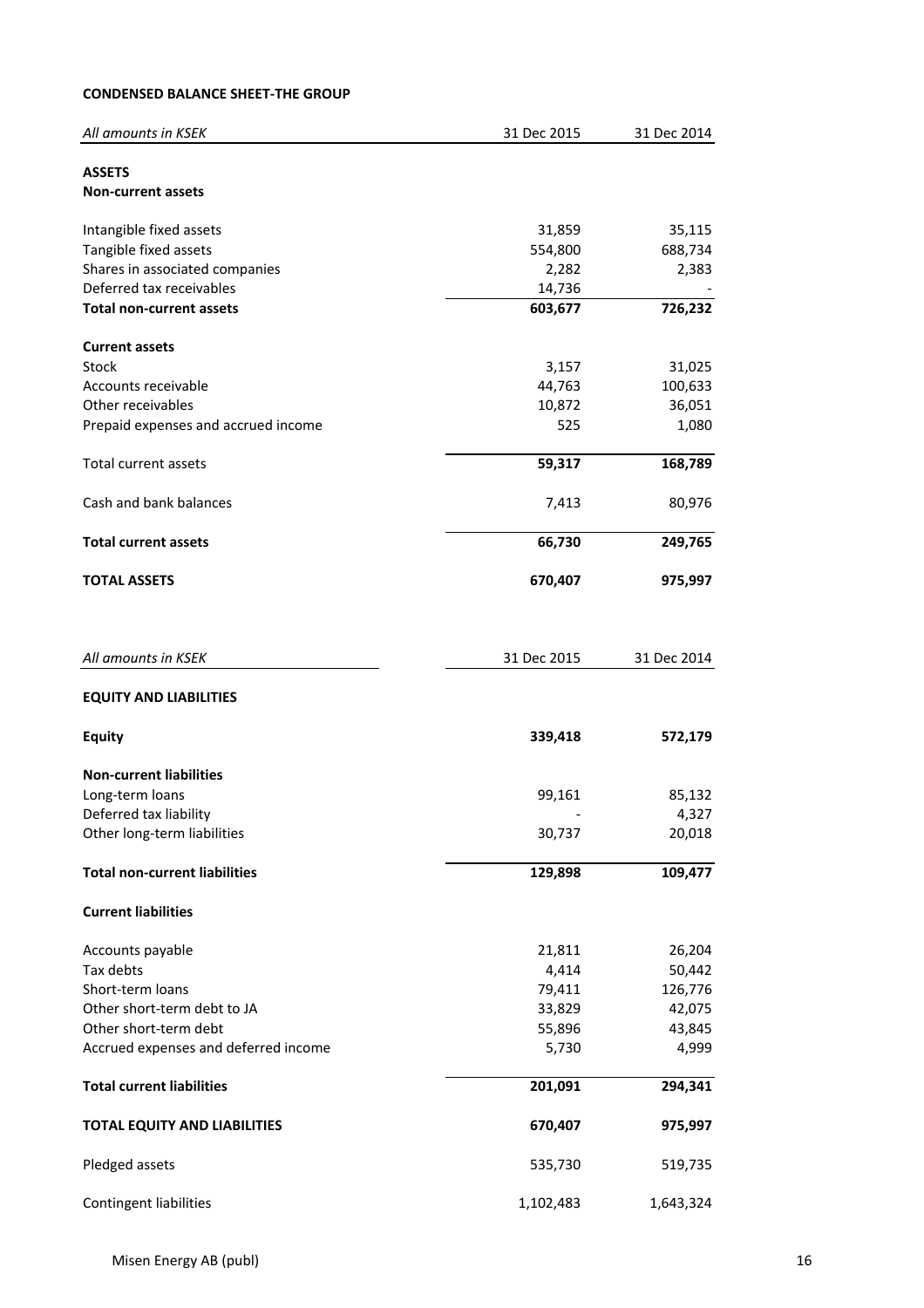#### **CONDENSED STATEMENT OF CHANGES IN EQUITY - THE GROUP**

|                                         |               |                       |                | <b>Retained</b> |                     |
|-----------------------------------------|---------------|-----------------------|----------------|-----------------|---------------------|
| All amounts in KSEK                     | Share capital | Other paid in capital | Other reserves | earnings        | <b>Total equity</b> |
| Equity brought forward 2014-01-01       | 290,136       | $-274,435$            | $-36,782$      | 560,351         | 539,270             |
| Net result                              |               |                       |                |                 |                     |
| Net result of the period Jan-Sept 2014  |               |                       |                | 228,394         | 228,394             |
| Other comprehensive income              |               |                       |                |                 |                     |
| <b>Translation difference</b>           |               |                       | $-202,099$     |                 | $-202,099$          |
| Total comprehensive income              | 290,136       | $-274,435$            | $-238,881$     | 788,745         | 565,565             |
| Equity brought forward 2014-09-30       | 290,136       | $-274,435$            | $-238,881$     | 788,745         | 565,565             |
| Equity brought forward 2014-10-01       | 290,136       | $-274,435$            | $-238,881$     | 788,745         | 565,565             |
| Net result                              |               |                       |                |                 |                     |
| Net result of the period Oct-Dec 2014   |               |                       |                | 98,349          | 98,349              |
| Other comprehensive income              |               |                       |                |                 |                     |
| <b>Translation difference</b>           |               |                       | $-91,735$      |                 | $-91,735$           |
| Total comprehensive income              | 0             | 0                     | $-91,735$      | 98,349          | 6,614               |
| Equity brought forward 2014-12-31       | 290,136       | $-274,435$            | $-330,616$     | 887,094         | 572,179             |
| Equity brought forward 2015-01-01       | 290,136       | $-274,435$            | $-330,616$     | 887,094         | 572,179             |
| Net result                              |               |                       |                |                 |                     |
| Net result of the period Jan-Sept 2015  |               |                       |                | 14,832          | 14,832              |
| Other comprehensive income              |               |                       |                |                 |                     |
| <b>Translation difference</b>           |               |                       | $-139,196$     |                 | $-139,196$          |
| Total comprehensive income              | 0             | 0                     | $-139,196$     | 14,832          | $-124,364$          |
| Equity brought forward 2015-09-30       | 290,136       | $-274,435$            | $-469,812$     | 901,926         | 447,815             |
| Equity brought forward 2015-10-01       | 290,136       | $-274,435$            | $-469,812$     | 901,926         | 447,815             |
| Net result                              |               |                       |                |                 |                     |
| Net result of the period Oct - Dec 2015 |               |                       |                | $-48,556$       | $-48,556$           |
| Other comprehensive income              |               |                       |                |                 |                     |
| <b>Translation difference</b>           |               |                       | $-59,841$      |                 | $-59,841$           |
| <b>Total comprehensive income</b>       | 0             | 0                     | $-59,841$      | $-48,556$       | $-108,397$          |
| Equity brought forward 2015-12-31       | 290,136       | $-274.435$            | $-529,653$     | 853,370         | 339,418             |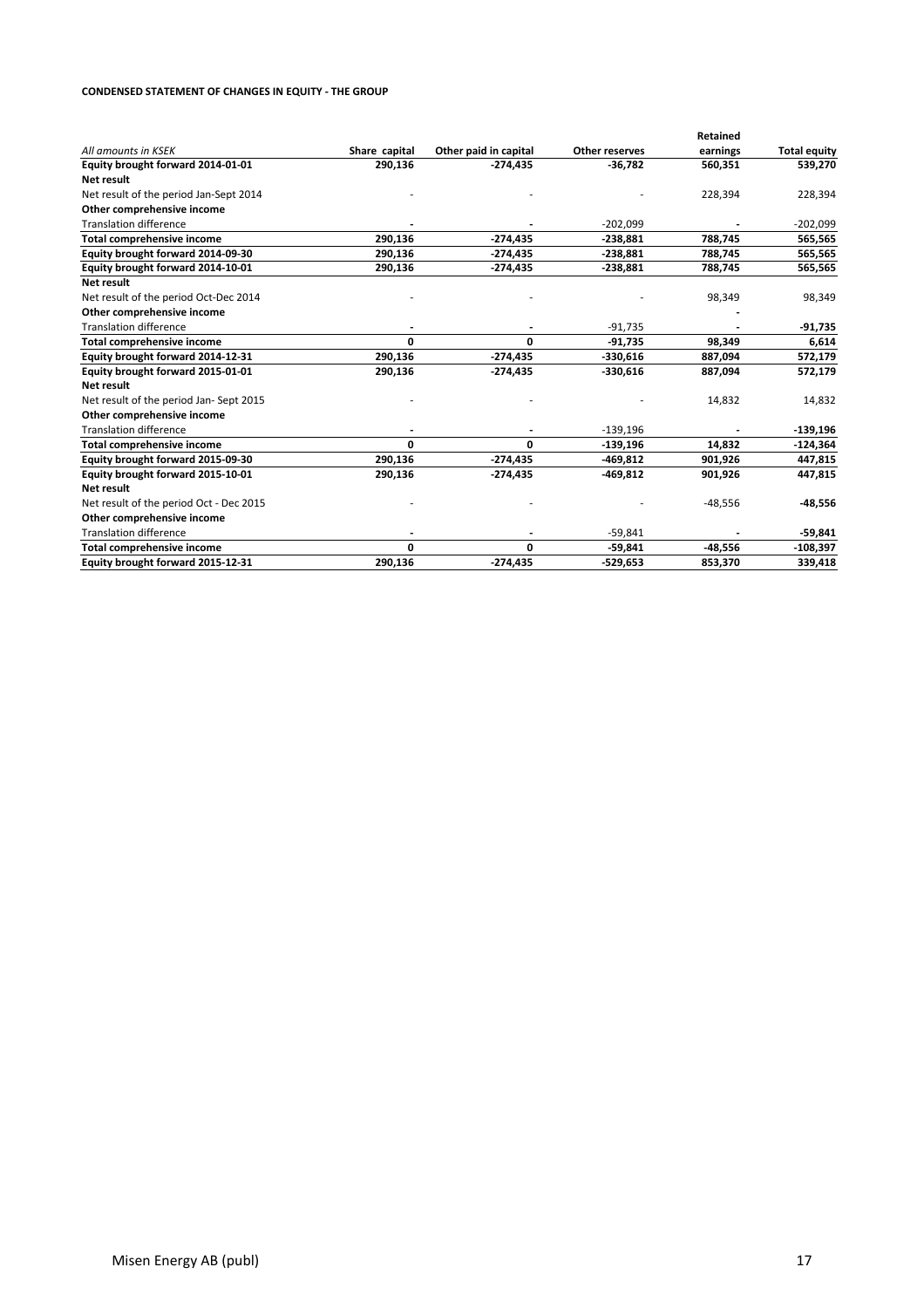# 1 Jan-31 Dec 1 Jan-31 Dec 2015 2014 *All amounts in KSEK* **12** months 12 months 12 months 12 months **Operating activities** Operating income 550,418 Adjustment for non-cash items  $70,264$  51,641 Interest and dividends received 13,731 2,654  $\blacksquare$  Interest paid  $\blacksquare$  -21,857  $I$ ncome tax  $-24,585$ **Cash flow from operating activities before working capital changes 1996 558,271** Decrease(+)/increase in stocks 21,247 61,805 Decrease(+)/increase in receivables 13,664 -156,267 Decrease(-)/increase in short-term debts 11,431 -71,503 **Cash-flow from operating activities 85,848 392,306** Investing activities Acquisition of tangible and intangible assets -103,108 -209,031 Sale of tangible and intangible assets 1,737 2,677  $\sim$  -4,124  $\sim$  -4,040 **Cash flow from investing activities 105,495 -210,394** Financing activities Change in long-term debt (increase+)  $-38,646$  -88,045 **Cash flow from financing activities 1988 1998 128,646 -88,045 -88,045** Cash flow for the period example 2012 12:00 12:00 12:00 13:00 13:00 13:00 13:00 13:00 13:00 13:00 13:00 14:00 1 Cash at the beginning of the period 80,976 80,976 Exchange rate difference in cash  $-15,270$  -13,840 **Cash at the end of the period 1.413 80,976**

# **CONDENSED STATEMENT OF CASH FLOWS - THE GROUP**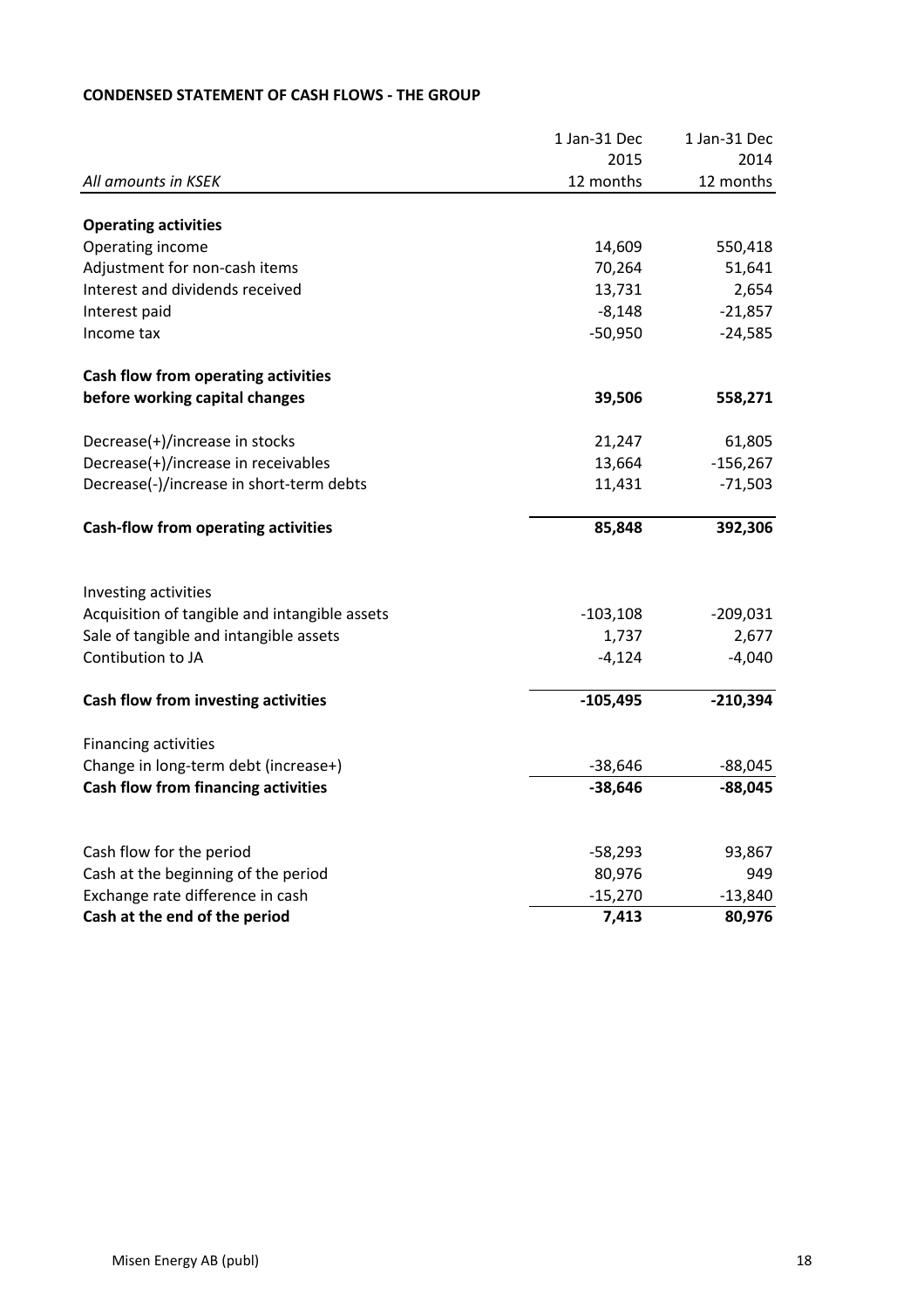#### **CONDENSED INCOME STATEMENT - PARENT COMPANY**

(Misen Energy AB (publ))

|                                                    | 1 Oct - 31 Dec | 1 Oct - 31 Dec | 1 Jan-31 Dec | 1 Jan-31 Dec |
|----------------------------------------------------|----------------|----------------|--------------|--------------|
|                                                    | 2015           | 2014           | 2015         | 2014         |
| All amounts in KSEK                                | 3 months       | 3 months       | 12 months    | 12 months    |
|                                                    |                |                |              |              |
| <b>Operating revenue</b><br>Net sales              | 30             | 120            | 120          |              |
|                                                    | 30             | 120            | 120          | 120<br>120   |
|                                                    |                |                |              |              |
| <b>Operating expenses</b>                          |                |                |              |              |
| Other external expenses                            | $-2,811$       | $-4,163$       | $-8,988$     | $-14,864$    |
| Personnel expenses                                 | $-1,545$       | $-1,383$       | $-6,270$     | $-5,083$     |
|                                                    | $-4,356$       | $-5,546$       | $-15,258$    | $-19,947$    |
| <b>Operating result</b>                            | $-4,326$       | $-5,426$       | $-15,138$    | $-19,827$    |
| Interest income                                    | 1,379          | 1              | 1,379        | $\mathbf{1}$ |
| Write-down of shares in sudsidiary                 | $-560,000$     |                | $-560,000$   |              |
| Interest expense                                   | $-2,360$       | $-3,028$       | $-10,045$    | $-6,566$     |
|                                                    | $-560,981$     | $-3,027$       | $-568,666$   | $-6,565$     |
| Profit/loss after financial items                  | $-565,307$     | $-8,453$       | -583,804     | $-26,392$    |
| Taxes for the period                               |                |                |              |              |
| Net profit/loss                                    | $-565,307$     | $-8,453$       | -583,804     | $-26,392$    |
| Statement of comprehensive income - Parent company |                |                |              |              |
| Net loss for the period                            | $-565,307$     | $-8,453$       | $-583,804$   | $-26,392$    |
| Other comprehensive income                         |                |                |              |              |
| Total comprehensive income for the period          | $-565,307$     | $-8,453$       | -583,804     | $-26,392$    |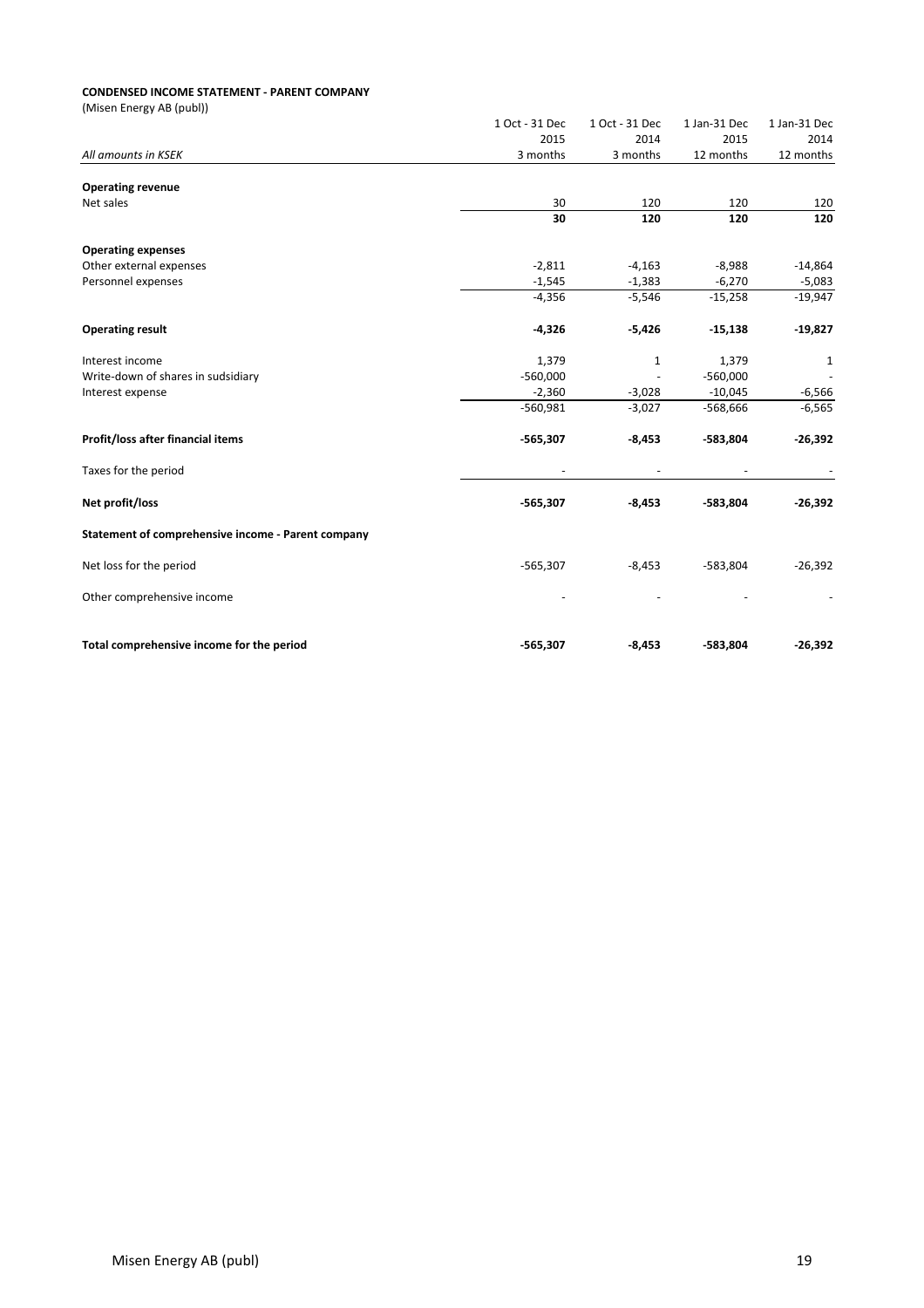| <b>CONDENSED BALANCE SHEET - PARENT COMPANY</b>               |                    |                        |
|---------------------------------------------------------------|--------------------|------------------------|
| (Misen Energy AB (publ))                                      |                    |                        |
| All amounts in KSEK                                           | 31 Dec 2015        | 31 Dec 2014            |
| <b>ASSETS</b>                                                 |                    |                        |
| <b>Non-current assets</b>                                     |                    |                        |
| <b>Financial fixed assets</b>                                 |                    |                        |
| Shares in subsidiaries<br><b>Total financial fixed assets</b> | 468,069<br>468,069 | 1,018,323<br>1,018,323 |
|                                                               |                    |                        |
| <b>Total fixed assets</b>                                     | 468,069            | 1,018,323              |
| <b>Total non-current assets</b>                               | 468,069            | 1,018,323              |
| <b>Current receivables</b>                                    |                    |                        |
| Other receivables                                             | 401                | 190                    |
| Short-term receiveables subsidiaries                          | 3,536              | 3,280                  |
| Prepaid expenses and accrued income                           | 171<br>4,108       | 331<br>3,801           |
|                                                               |                    |                        |
| <b>Cash and bank balances</b>                                 | 1,704              | 358                    |
| <b>Total current assets</b>                                   | 5,812              | 4,159                  |
| <b>TOTAL ASSETS</b>                                           | 473,881            | 1,022,482              |
|                                                               |                    |                        |
| All amounts in KSEK                                           | 31 Dec 2015        | 31 Dec 2014            |
| <b>EQUITY AND LIABILITIES</b>                                 |                    |                        |
| <b>Equity</b>                                                 |                    |                        |
| <b>Restricted equity</b>                                      |                    |                        |
| Share capital                                                 | 290,136            | 290,136                |
| Statutory reserves                                            | 345                | 345                    |
|                                                               | 290,481            | 290,481                |
| Non-restricted equity                                         |                    |                        |
| Profit/Loss brought forward                                   | 646,508            | 672,901                |
| Profit/loss for the year                                      | $-583,804$         | -26,392                |
|                                                               | 62,704             | 646,509                |
| <b>Total equity</b>                                           | 353,185            | 936,990                |
| <b>Non-current liabilities</b>                                |                    |                        |
| Long-term loan                                                | 99,161             | 72,587                 |
| Other long-term debts to group companies                      | 92                 | 92                     |
| <b>Total non-current liabilities</b>                          | 99,253             | 72,679                 |
| <b>Current liabilities</b>                                    |                    |                        |
| Accounts payable                                              | 4,935              | 1,671                  |
| Short-term loans                                              | 2,917              |                        |
| Other short-term liabilities                                  | 464                | 257                    |
| Other short-term liabilities group                            | 8,699              | 7,238                  |
| Accrued expenses and deferred income                          | 4,428              | 3,647                  |
| <b>Total current liabilities</b>                              | 21,443             | 12,813                 |
| TOTAL EQUITY AND LIABILITIES                                  | 473,881            | 1,022,482              |

**Pledged assets 233,985 254,709**

**Contingent liabilities 39 39 39**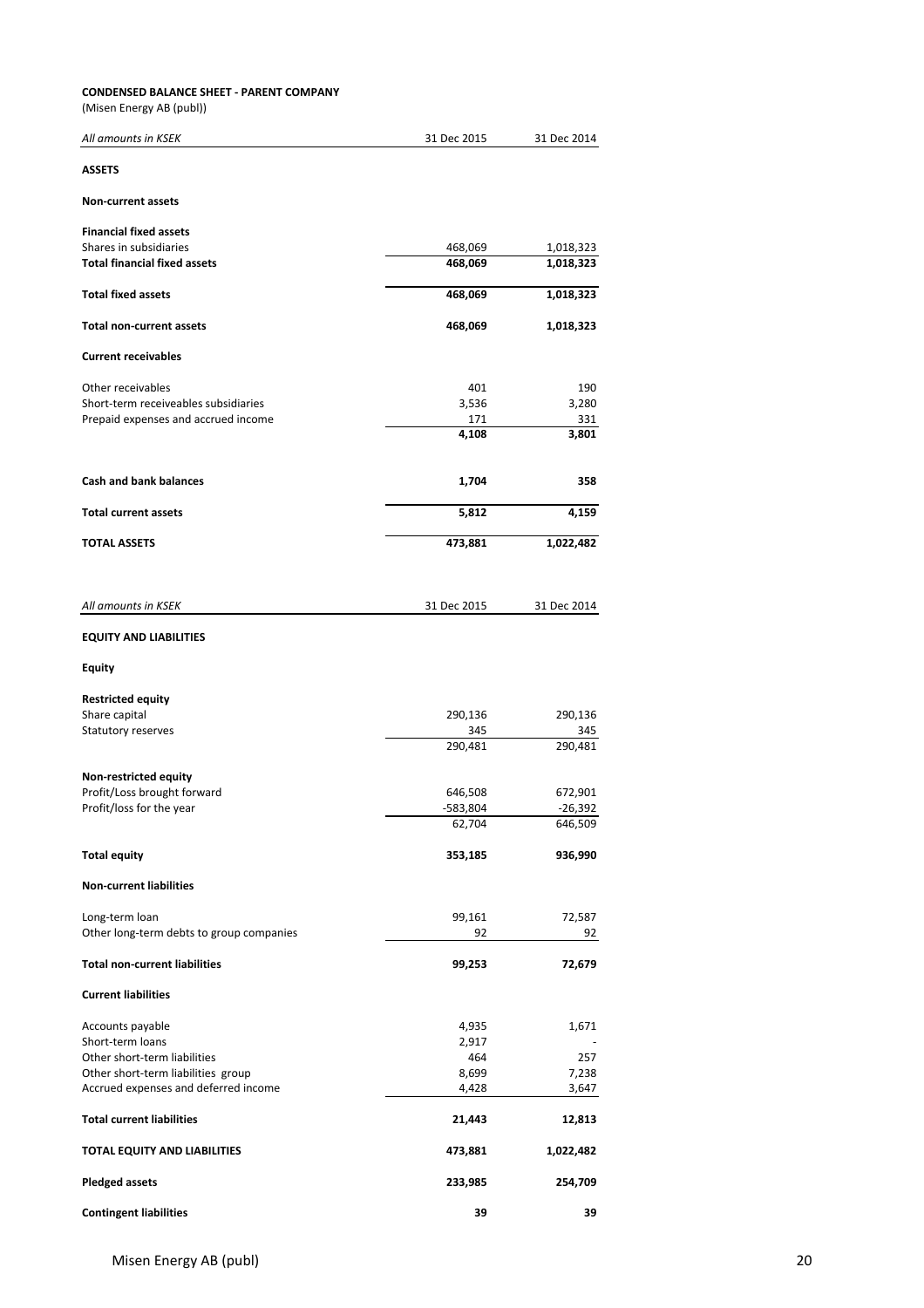# **CONDENSED STATEMENT OF CHANGES IN EQUITY - PARENT COMPANY**

(Misen Energy AB (publ))

|                                          |                |                          | <b>Share</b>   |                 |                     |
|------------------------------------------|----------------|--------------------------|----------------|-----------------|---------------------|
|                                          | <b>Share</b>   | <b>Statutory</b>         | Premium        | <b>Retained</b> |                     |
| All amounts in KSEK                      | capital        | reserves                 | reserve        | earnings        | <b>Total equity</b> |
| Equity brought forward 2014-01-01        | 290,136        | 345                      | 714,284        | $-41,383$       | 963,382             |
| <b>Net result</b>                        |                |                          |                |                 |                     |
| Net result of the period Jan-Sept 2014   |                |                          |                | $-17,939$       | $-17,939$           |
| Other comprehensive income               |                |                          |                |                 |                     |
| <b>Translation difference</b>            |                |                          |                |                 |                     |
| Total comprehensive income               | $\blacksquare$ | $\blacksquare$           | $\blacksquare$ | $-17,939$       | $-17,939$           |
| Equity brought forward 2014-09-30        | 290,136        | 345                      | 714,284        | $-59,322$       | 945,443             |
| Equity brought forward 2014-10-01        | 290,136        | 345                      | 714,284        | $-59,322$       | 945,443             |
| <b>Net result</b>                        |                |                          |                |                 |                     |
| Net result for the period Oct - Dec 2014 |                |                          |                | $-8,453$        | $-8,453$            |
| Other comprehensive income               |                |                          |                |                 |                     |
| <b>Translation difference</b>            |                |                          |                |                 |                     |
| <b>Total comprehensive income</b>        |                |                          |                | $-8,453$        | 936,990             |
| Equity brought forward 2014-12-31        | 290,136        | 345                      | 714,284        | $-67,775$       | 936,989             |
| Equity brought forward 2015-01-01        | 290,136        | 345                      | 714,284        | $-67,774$       | 936,989             |
| <b>Net result</b>                        |                |                          |                |                 |                     |
| Net result of the period Jan-Sept 2015   |                |                          |                | $-18,497$       | $-18,497$           |
| Other comprehensive income               |                |                          |                |                 |                     |
| <b>Translation difference</b>            |                |                          |                |                 |                     |
| Total comprehensive income               | $\blacksquare$ | $\overline{\phantom{0}}$ | $\blacksquare$ | -18,497         | $-18,497$           |
| Equity brought forward 2015-09-30        | 290,136        | 345                      | 714,284        | $-86,271$       | 918,492             |
| Equity brought forward 2015-10-01        | 290,136        | 345                      | 714,284        | $-86,271$       | 918,492             |
| Net result                               |                |                          |                |                 |                     |
| Net result of the period Oct-Dec 2015    |                |                          |                | $-565,307$      | $-565,307$          |
| Other comprehensive income               |                |                          |                |                 |                     |
| <b>Translation difference</b>            |                |                          |                |                 |                     |
| Total comprehensive income               | 0              | 0                        | 0              | $-565,307$      | -565,307            |
| Equity brought forward 2015-12-31        | 290,136        | 345                      | 714,284        | $-651,578$      | 353,185             |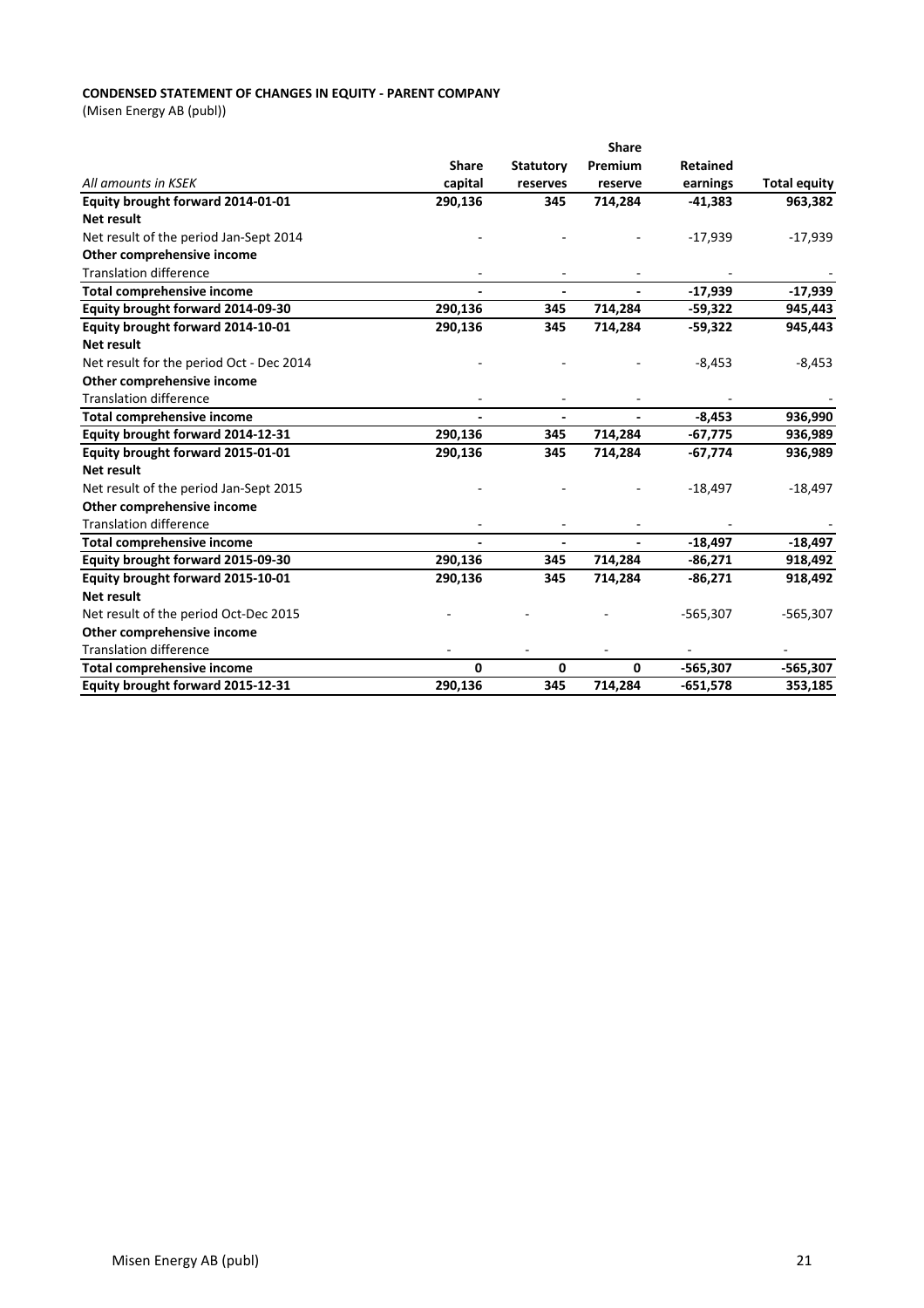# **CONDENSED STATEMENT OF CASH FLOWS - PARENT COMPANY**

(Misen Energy AB (publ))

|                                             | 1 Jan-31 Dec | 1 Jan-31 Dec            |
|---------------------------------------------|--------------|-------------------------|
|                                             | 2015         | 2014                    |
| All amounts in KSEK                         | 12 months    | 12 months               |
|                                             |              |                         |
| Operating activities                        |              |                         |
| Operating income                            | $-15,138$    | $-19,827$               |
| Adjustment for non-cash items               |              |                         |
| Interest received                           |              |                         |
| Interest paid                               |              |                         |
| Cash flow from operating activities         |              |                         |
| before working capital changes              | $-15,138$    | $-19,827$               |
|                                             |              |                         |
|                                             |              |                         |
| Decrease(+)/increase in receivables         | $-307$       | 1,974                   |
| Decrease(-)/increase in accounts payable    | 3,264        | $-1,897$                |
| Decrease(-)/increase(+) in short term debts | 2,447        | $-277$                  |
| Cash flow from operating activities         | $-9,734$     | $-20,027$               |
|                                             |              |                         |
| Investment activities                       |              |                         |
| Payment of shareholders contribution        | $-9,746$     | $\frac{-8,572}{-8,572}$ |
| Cash flow from investing activities         | $-9,746$     |                         |
|                                             |              |                         |
| <b>Financing activities</b>                 |              |                         |
| Increase in long-term debt                  | 20,825       | 28,479                  |
| <b>Cash flow from financing activities</b>  | 20,825       | 28,479                  |
| Cash flow for the period                    | 1,345        | $-120$                  |
| Cash at the beginning of the period         | 359          | 479                     |
|                                             |              |                         |
| Cash at the end of the period               | 1,704        | 359                     |